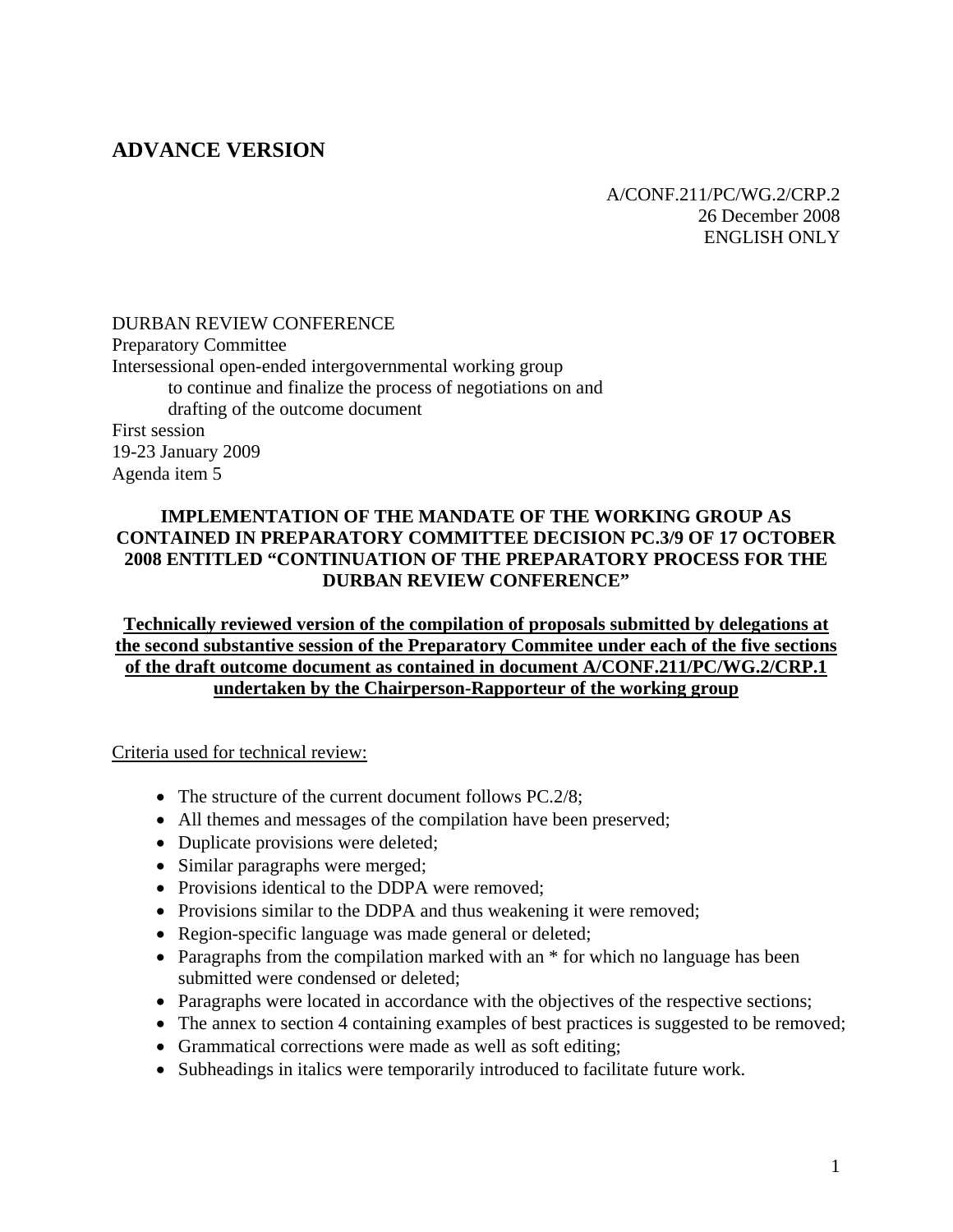# **SECTION 1:**

**Review of progress and assessment of implementation of the Durban Declaration and Programme of Action by all stakeholders at the national, regional and international levels, including the assessment of contemporary manifestations of racism, racial discrimination, xenophobia and related intolerance** 

#### **A. Sources, causes, forms, and contemporary manifestations of racism, racial discrimination, xenophobia and related intolerance**

*(General provisions on DDPA, human rights, human dignity, cultural diversity, multiculturalism, sources, causes, forms, manifestations, political will, obstacles)*

- 1. Reaffirms the DDPA in its entirety and the need to eradicate all manifestations of racism, racial discrimination, xenophobia and related intolerance in all parts of the world, especially in light of developments and challenges that have occurred since the adoption of the DDPA, and to combat those manifestations wherever they occur; (based on para 10 section 1)
- 2. Notes that the DDPA is an important milestone in the collective struggle of mankind against racism, racial discrimination, xenophobia and related intolerance. As a result of the collective resolve expressed by the UN family in 2001 in Durban, a number of countries have taken substantial steps to incorporate and implement the DDPA in their national policy framework. Others have worked to streamline their policies in accordance with the DDPA. All these steps and efforts indicate progress in many cases; (merger paras 270, 267 section 1 and para 2 section 5)
- 3. Affirms that failure to fully implement the DDPA would result in the intensification of worrying racist and xenophobic trends, including the political instrumentalization and intellectual legitimization of racism as well as racist violence; (merger paras 38 and 268 section 1)
- 4. Notes the continued existence of inequality and non compliance with specific obligations in the promotion and protection of equality at the national, regional and international levels. Further reaffirms the obligation of States to take action in this respect; (merger paras 9, 33 section 1)
- 5. Notes that other obstacles hampering progress in the collective struggle against racism and racial discrimination include weak legislation and policies, lack of effective strategies, lack of implementation of international legal framework and commitments, impunity on different grounds – including freedom of expression, counter-terrorism, and national security – as well as an increase in extreme right wing xenophobic political platforms. Hence the need to deal with this menace in all its forms and manifestations with all available tools at our disposal; (merger paras 189, 336 section 1);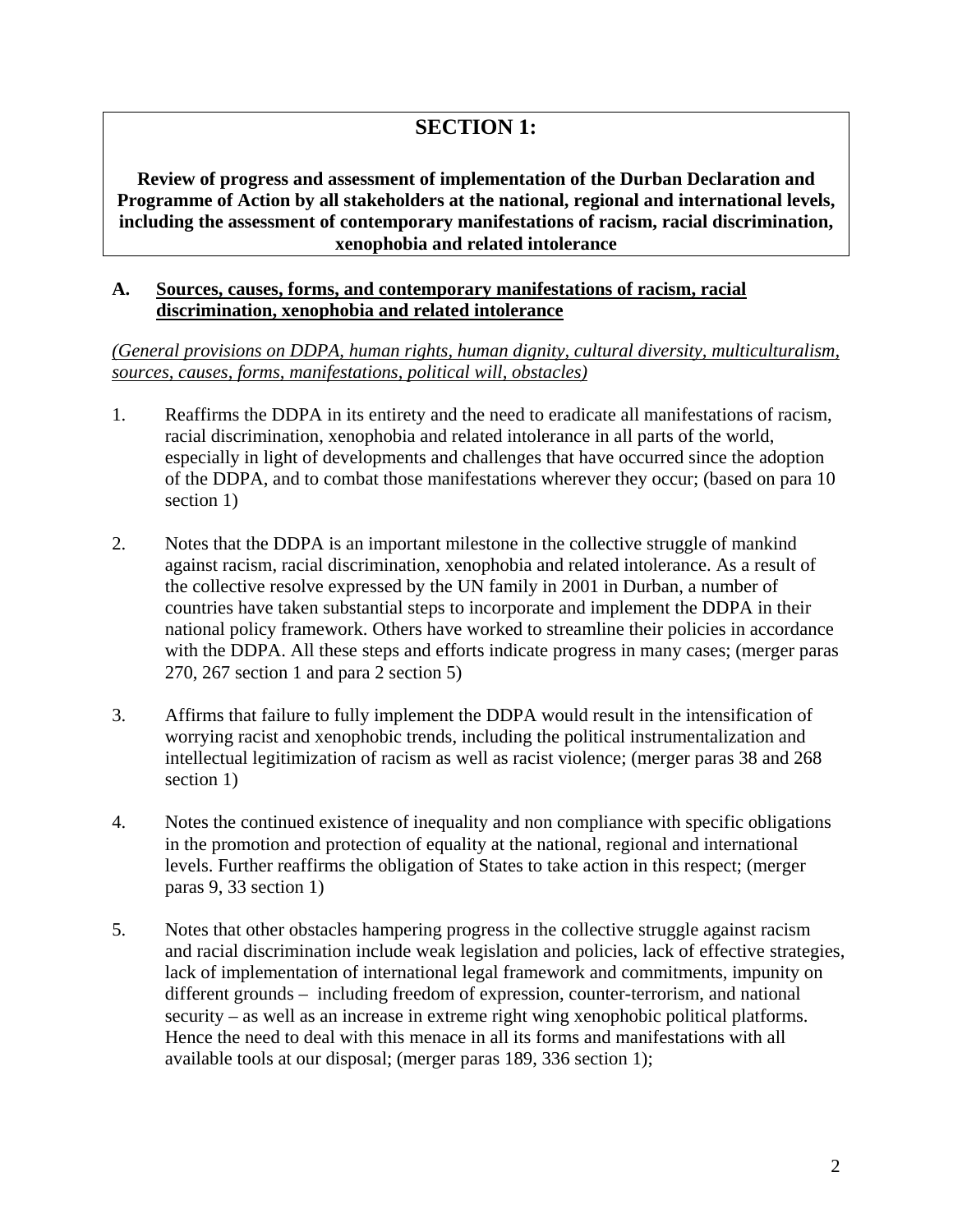- 6. Underlines that racial discrimination condoned by governmental policies violates human rights and may endanger friendly relations between peoples, cooperation among nations, and international peace and security; (para 304 section 1)
- 7. Confirms that respect for cultural diversity is an important tool to combat racial discrimination, while reiterating that cultural particularities cannot be invoked to derogate from international human rights law; (merger paras 69 and 259 section 1)
- 8. Alarmed at the intellectual and political resistance to multiculturalism, which is one of the root-causes of the resurgence of racist and xenophobic violence, reiterates that rejection of diversity has led to the negation of the very humanity of the immigrant, foreigner and other racial and religious minorities; (para 134 section 1)

# *(Racist theories, ideologies, doctrines, incitement to racial hatred, nationalist ideologies, national preference theories)*

- 9. Notes that racist theories and ideologies of national superiority can find their roots inter alia in the failure to implement the DDPA, lack of proper education, abuse of information technology, and absence of affirmative action in favour of vulnerable groups; (merger paras 140, 150, 290, 68, 289, 148, 200, 70 section 1)
- 10. Notes that one of the principal reasons fomenting the tide of racism is the growing increase in the right wing extremist political discourse, including in some of the most liberal and pluralistic societies. This trend has led to the deepening of the racist tendencies in those societies through propaganda against immigrants and promotion of cultural and religious superiority doctrines. Immunity granted to such acts has led to denial of basic human rights to the affected communities including their right to freely practice and preserve their religious and cultural identities; (para 80 section 5)
- 11. Notes with deep concern the widening use by some groups and organizations of the opportunities provided by print, audio-visual and electronic media as well as scientific and technological progress, such as the Internet, to promote racist and xenophobic propaganda aimed at inciting societies throughout the world to racial hatred; (para 74 section 1)
- 12. Resolutely condemns any ideologies and practices based on racial discrimination or superiority which entail abuse of human rights and fundamental freedoms, and affirms that all States have the obligation to take all available measures to combat ideologies, activities and practices based on racial discrimination or superiority; (para 219 section 1)

# *(Racist crimes, hate crimes, urban violence)*

13. Reaffirms the responsibility of Governments for safeguarding and protecting the rights of individuals within their jurisdiction against crimes perpetrated by racist or xenophobic individuals or groups; (para 207 section 1)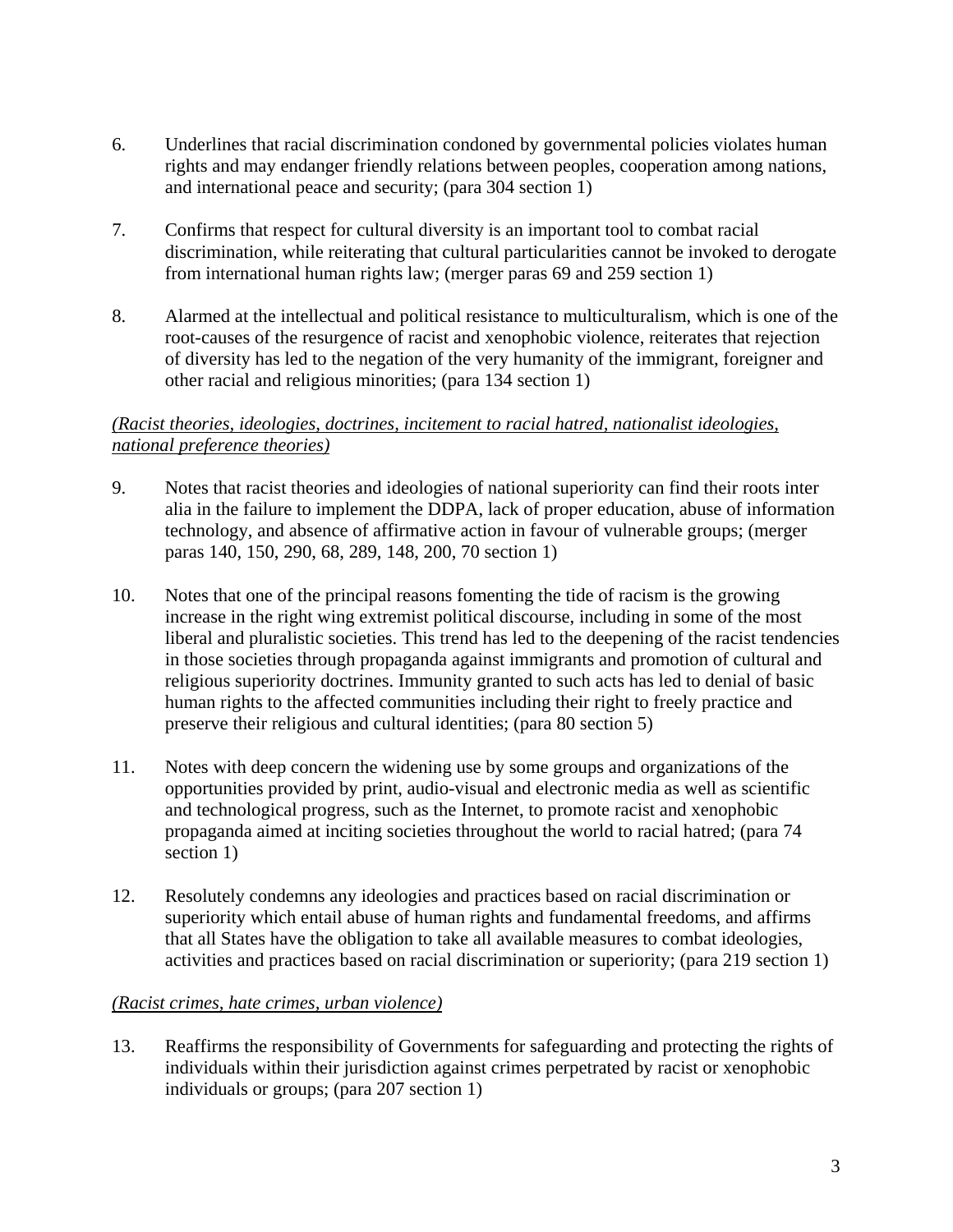# *(Poverty and racism)*

14. Considers that poverty and social exclusion affecting certain sectors of society are crosscutting themes relating to the various forms of discrimination; (para 4 chap 1)

### *(Armed conflict, ethnic, tribal violence, war crimes, crimes against humanity, genocide)*

- 15. Deplores the numerous occurrences of internal conflicts and inter-ethnic and intrareligious or communal violence, including those that appear to be based on tribal lines, which have lead to casualties and killings, torture, massive displacement, rape and destruction of property and infrastructures, war crimes, crimes against humanity and genocide; (para 62 section 1)
- 16. Emphasizes that the multiple factors of a situation that might lead to genocide, as defined in the Convention on the Prevention and Punishment of the Crime of Genocide, include the resurgence of systematic discrimination, the prevalence of expressions of hate speech targeting persons belonging to national, ethnic, racial or religious groups, especially if they are uttered in the context of an actual or potential outbreak of violence, and serious and systematic violation of human rights; (para 64 section 1)
- 17. Reiterates that freedom from discrimination on the ground of race is a fundamental principle of international humanitarian law and urges all parties to armed conflicts to abide scrupulously by the rules laid down in this body of law prohibiting adverse distinction; (para 76 section 1)
- 18. Deplores also the use of Government-aligned or -organized irregular militia to oppress, murder and displace ethnic populations; (para 63 section 1)

# *(Slave trade, traditional forms of slavery, colonialism, historic injustices, remembering past tragedies, apologies)*

- 19. Pays tribute to countries and personalities who lent their valuable support to Africa during its struggle against institutionalized racism, colonialism and apartheid; (para 329 section 1)
- 20. Welcomes the actions taken to commemorate the memory of victims of slavery and the slave trade, in particular the transatlantic slave trade, and the abolition of those historic tragedies, and stresses the need to similarly address the trans-Saharan slave trade and the slave trade in the Indian Ocean. Welcomes the adoption of GA Resolutions 61/19 and 62/122 related to the abolition of the transatlantic slave trade and remembrance of its victims and, in particular, the designation of 25 March as the International Day of Remembrance of the Victims of Slavery and the Transatlantic Slave Trade; (merger paras 127, 338 section 1)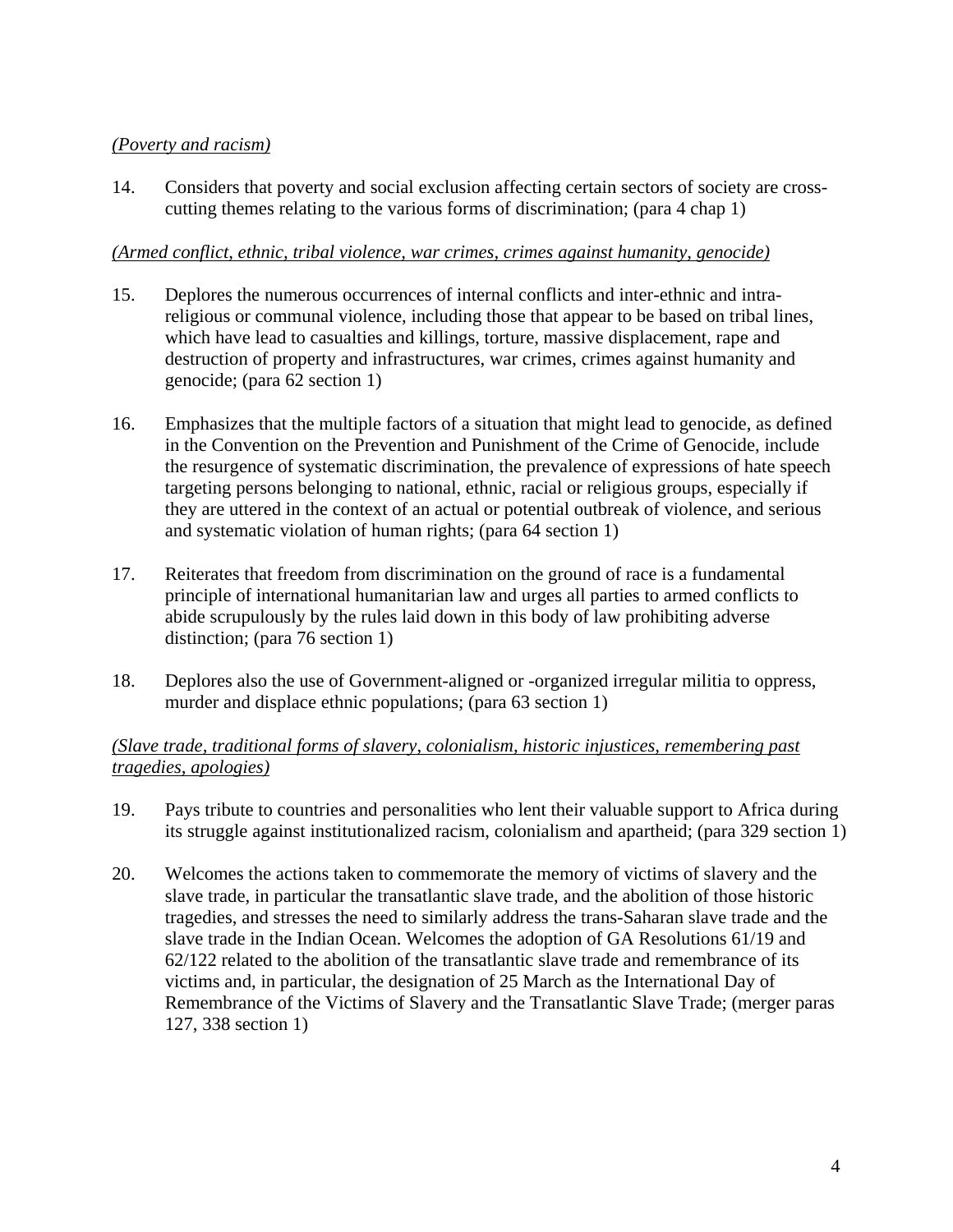21. Appreciates the expressions of regret or remorse, apologies or payment of reparations, or restitution of cultural artifacts that have been forthcoming since the adoption of the DDPA; (para 15 section 1)

### *(Racial profiling, counter-terrorism)*

22. Draws attention to the impact of counter-terrorism measures on the rise of racism, racial discrimination, xenophobia and related intolerance, including the practice of racial, ethnic, national and religious profiling; (para 34 section 1)

*(Freedom of religion, incitement to religious intolerance, hatred, or violence, defamation of religion, freedom of expression)*

- 23. Reaffirms the Declaration on the Elimination of All Forms of Intolerance and of Discrimination Based on Religion or Belief and expresses concern over intolerance and discrimination in the name of religion or belief; (merger paras 55, 325 section 1)
- 24. Recognizes with deep concern the global rise in the number of incidents of intolerance and violence against members of religious minorities in various parts of the world motivated by Islamophobia, anti-Arabism, anti-Semitism and Christianophobia; (merger paras 44, 56, 57, 135 section 1)
- 25. Condemns any advocacy of racial or religious hatred which constitutes incitement to discrimination, hostility or violence, and recognizes that only a competent, independent and impartial tribunal established by law may determine, case by case, in a fair and public hearing, whether the facts presented qualify as incitement to racial or religious hatred; (merger paras 41, 59, 229 section 1)
- 26. Notes with concern instances of defamation of religions, which manifests itself in generalized and stereotypical association of religions, in particular Islam, with violence and terrorism, thus impacting negatively on the rights of individuals belonging to these religions, including Muslim minorities, and exposing them to hatred and discrimination. Such situations are further aggravated by the imposition of restrictions on the profession of religions, including restrictions on the construction of places of worship and their surveillance; (merger paras 2, 42, 43, 45, 46 section 1)
- 27. Notes that discrimination on multiple grounds of religion, ethnicity or culture further affects enjoyment by religious minorities of their basic human rights including economic, social and cultural rights. (para 46 section 1)
- 28. Reaffirms a holistic approach to human rights guaranteeing the indivisibility of all human rights, and stresses that the fight against racial and religious hatred should not serve as a pretext to legitimize impermissible limitations to freedom of expression; (merger paras 326, 327, 58 section 1)

# *(Holocaust)*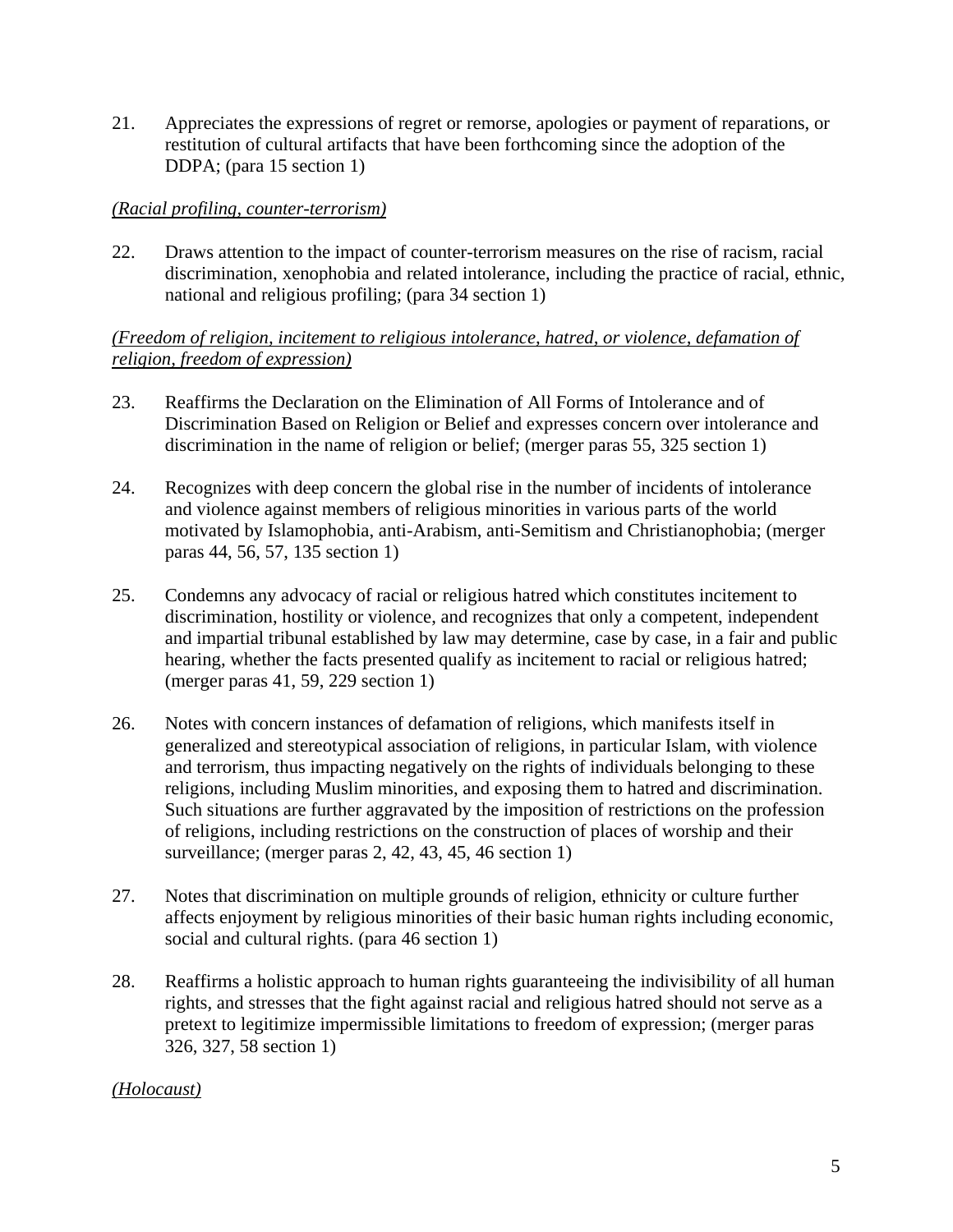29. Affirms that the Holocaust, which resulted in the murder of one third of the Jewish people, along with numerous members of other minorities, will forever be a warning to all people of the dangers of hatred, bigotry, racism and prejudice; recalls again that the Holocaust must never be forgotten; (merger paras 181, 333 section 1)

# *(Middle East)*

- 30. Expresses deep concern at the practices of racial discrimination against the Palestinian people as well as other inhabitants of the Arab occupied territories which have an impact on all aspects of their daily existence and prevent the enjoyment of fundamental rights, and renews the call for the cessation of all such practices; (para 93 section 5 streamlined and shortened)
- 31. Reiterates that the Palestinian people have the inalienable right to self determination and that, in order to consolidate the occupation, they have been subjected to unlawful collective punishment, torture, economic blockade, severe restriction of movement and arbitrary closure of their territories. Also notes that illegal settlements continue to be built in the occupied territories; (merger paras 127 section 5 – modified in accordance with DDPA – and 137 section 1 slightly shortened)
- 32. Reaffirms that a foreign occupation founded on settlements, laws based on racial discrimination with the aim of continuing domination of the occupied territory, as well as the practice of reinforcing a total military blockade, isolating towns, villages and cities from one another, contradicts the purposes and principles of the Charter of the United Nations; (para 72 section 1 shortened, similar para 9 section 4 deleted)
- 33. Reiterates deep concern about the plight of the Palestinian people under foreign occupation, including refugees and displaced persons, and urges respect for international human rights law, international refugee law and international humanitarian law, and calls for a just, comprehensive and lasting peace in the region; (merger paras 136, 138 section 1)
- 34. Re-emphasizes the responsibility of the international community to provide international protection, in particular from racism, racial discrimination, xenophobia and related intolerance, for civilian populations under occupation in conformity with international human rights law and international humanitarian law; (para 139 section 1 shortened)

# **B. Victims of racism, racial discrimination, xenophobia and related intolerance**

# *(General provisions on victims, grounds of discrimination)*

35. Acknowledges that all victims should receive the same attention, the same treatment and the same protection and that there should be no hierarchy among potential victims; (para 85 section 1)

# *(Africans and people of African descent)*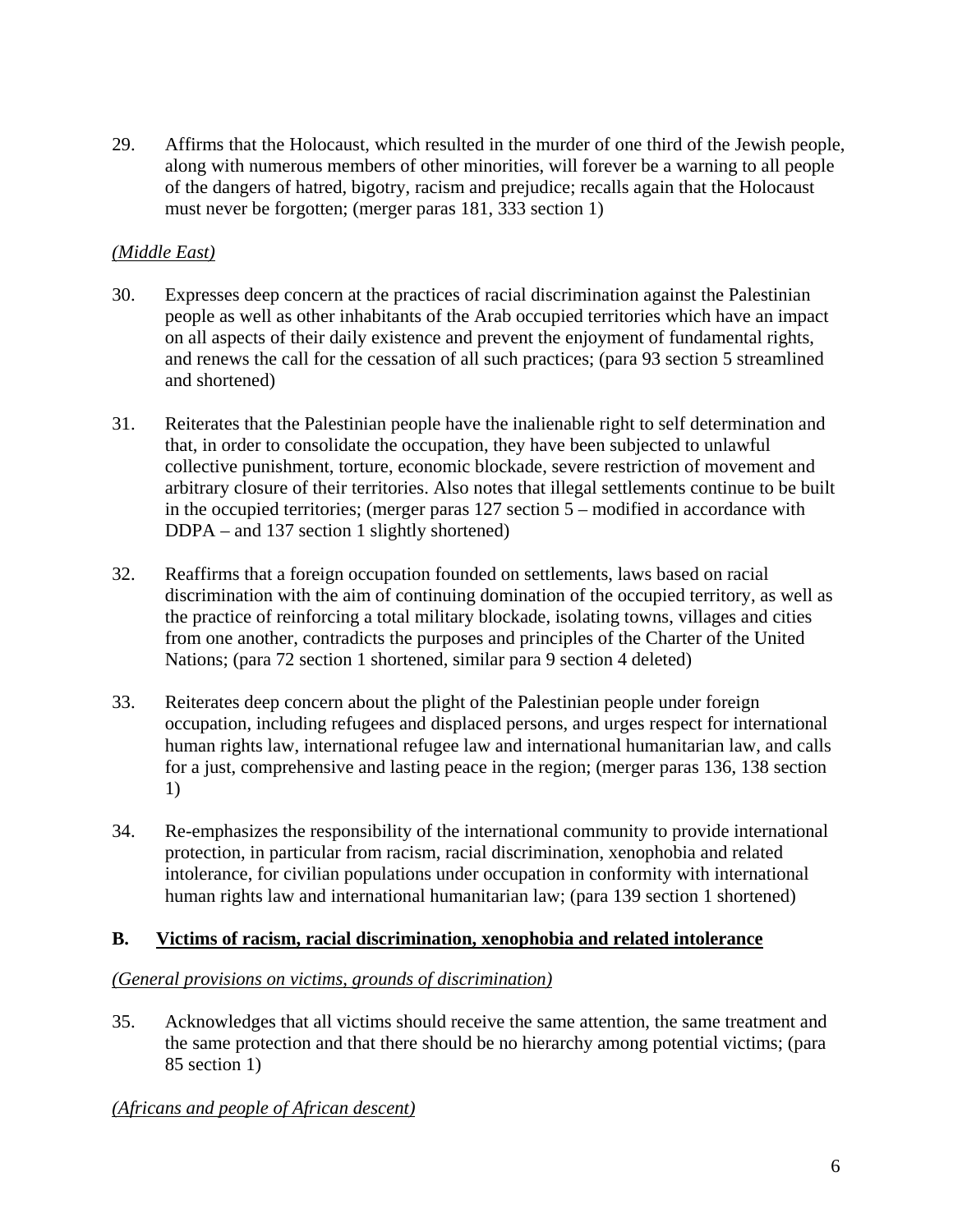- 36. Regrets recent attempts at the intellectual and scientific legitimization of racism, in particular the revival of negative stereotyping of Africans and People of African descent; (merger paras 39, 330, 91 section 1)
- 37. Identifies progress made in legislation and measures adopted by States to correct inequalities in access to education, health, housing, justice and employment by people of African descent.; (merger paras 243, 242 section 1)

### *(People of Asian descent)*

### *(Indigenous people)*

- 38. Notes progress in the adoption of legal and administrative measures to promote, protect and ensure the exercise by indigenous peoples of their rights, to enhance and strengthen their ethnic, cultural, religious and linguistic identities, and to ensure the exercise of their human rights and fundamental freedoms on an equal footing, free of discrimination, and their full and free participation in all spheres of society, particularly in matters that affect or interest them; (para 88, 246 section 1)
- 39. Notes with appreciation the adoption of the UN Declaration on the Rights of Indigenous People and the creation of the Permanent Forum on Indigenous Issues, which have a positive impact on the protection of victims; (merger paras 87, 247, 335 section 1)
- 40. Identifies some progress in the adoption of legal and administrative measures to promote, enhance and strengthen the ethnic, cultural, religious and linguistic identities of indigenous peoples and to establish conditions for the respect thereof; (para 246 section 1)

# *(Migrants, refugees, asylum seekers, IDPs, stateless persons)*

- 41. Recognizes that xenophobia against non-nationals, particularly migrants, refugees and asylum-seekers, constitutes one of the main sources of contemporary racism and that human rights violations against members of such groups occur widely in the context of discriminatory, xenophobic and racist practices; (para 66 section 1)
- 42. Deplores the persistence of xenophobic attitudes and negative stereotyping of non-citizens, including by law enforcement officials and in the media, that have led to xenophobic violence and killings targeting migrants, refugees and asylum seekers; (merger paras 27, 221, 224, 23, 24, 26, 107, 111, 116, 303 section 1)
- 43. Stresses the seriousness of the rise in racist and xenophobic manifestations and practices at points of entry to countries, reception areas and waiting zones, and stresses that it is inhuman and degrading for such areas to be "no-rights" zones for non-citizens in general, and for migrants, refugees and asylum seekers in particular; (merger paras 37, 109 section 1)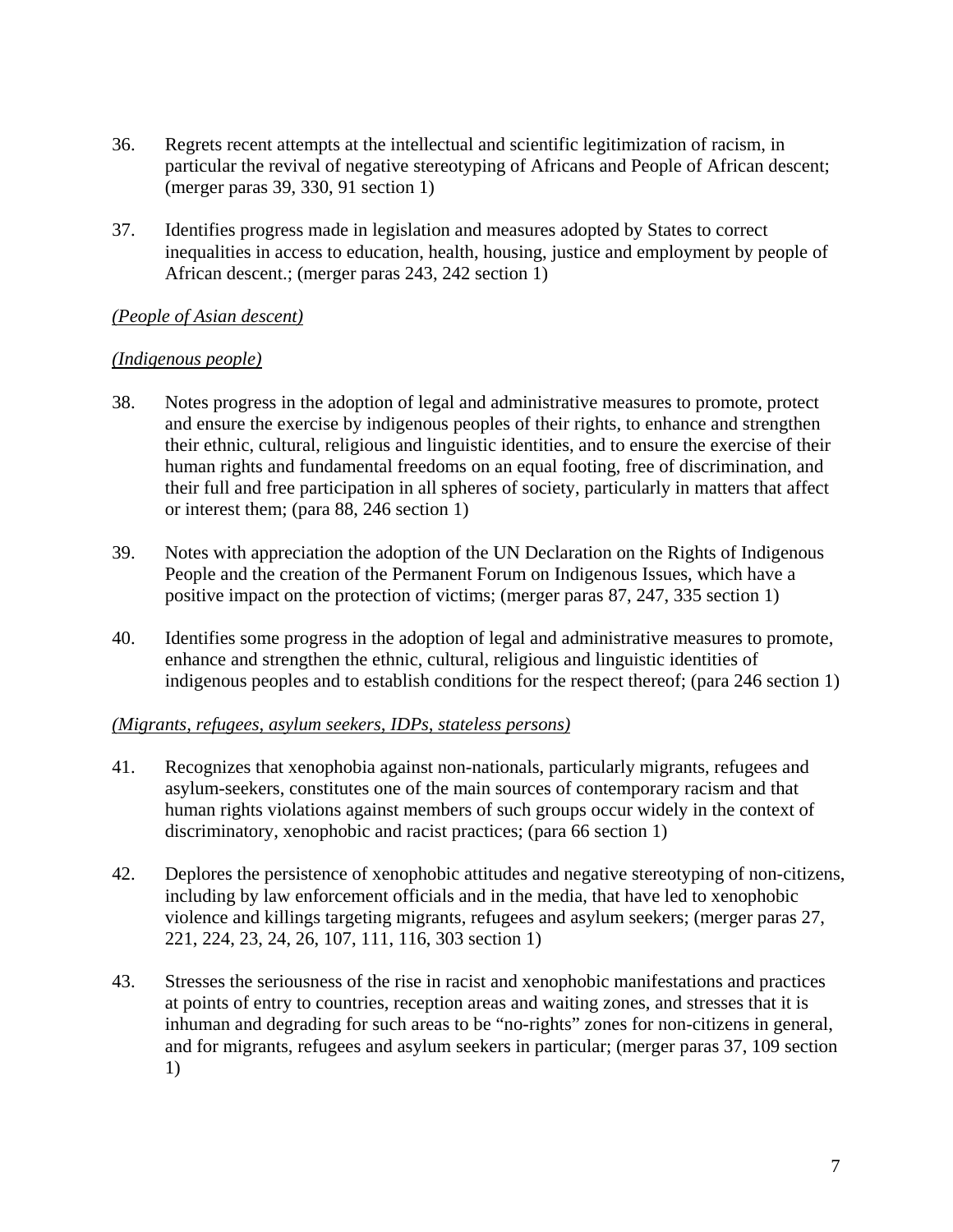- 44. Recognizes the need to strengthen efforts towards fighting against illegal migration and the smuggling of migrants, which may lead to violence, discrimination, exploitation and abuse, and reiterates the importance of protecting the rights of migrants whether regular or irregular; (merger paras 28, 110, 116 section 1)
- 45. Expresses deep concern at passed or proposed legislation that counters commitments made under international human rights law, in particular with respect to the rights of migrant workers and the members of their families; (merger paras 108, 142, 220, 244, 245 section 1)
- 46. Recognizes the need for a comprehensive and balanced approach in dealing with migration issues, including by strengthening international dialogue on migration, developing real partnerships between countries of origin, transit and destination and exploring all possible synergies between management of migration and the promotion of development; (para 30 section 1)
- 47. Reiterates that the international response and policies, including financial assistance, towards refugee situations in different parts of the world should not be guided by considerations of race, color, descent, national or ethnic origin, nor based on the culture, religion and language of the refugees, and urges the international community to grant economic and financial assistance to affected States, particularly in the developing world, in order to adequately address refugee crises, and to remove the root causes of displacement; (merger paras 143, 144 section 1)
- 48. Urges States to refrain from taking discriminatory measures and from enacting or maintaining legislation that would arbitrarily deprive persons of their nationality on grounds of race, color, gender, religion, or national or ethnic origin, especially if such measures and legislation render a person stateless; (para 182 section 1)

# *(Roma, Gypsies, Sinti, Travellers)*

49. Recognizes with deep concern the persistence of racism, racial discrimination, xenophobia and related intolerance against Roma/Gypsies/Sinti/Travellers, and expresses concern over the violence affecting these communities; (merger paras 31, 32, 82 section 1)

# *(Ethnic, linguistic and religious minorities)*

- 50. Welcomes efforts aimed at developing consultation with bodies representing persons belonging to minorities; (merger 133 section 1)
- 51. Expresses deep concern at the resurgence of racist and xenophobic violence targeting members of ethnic, religious or cultural communities and national minorities; (merger paras 145, 132 section 1)
- 52. Affirms that the identity of persons belonging to national or ethnic, religious and linguistic minorities must be protected and that such persons should be treated equally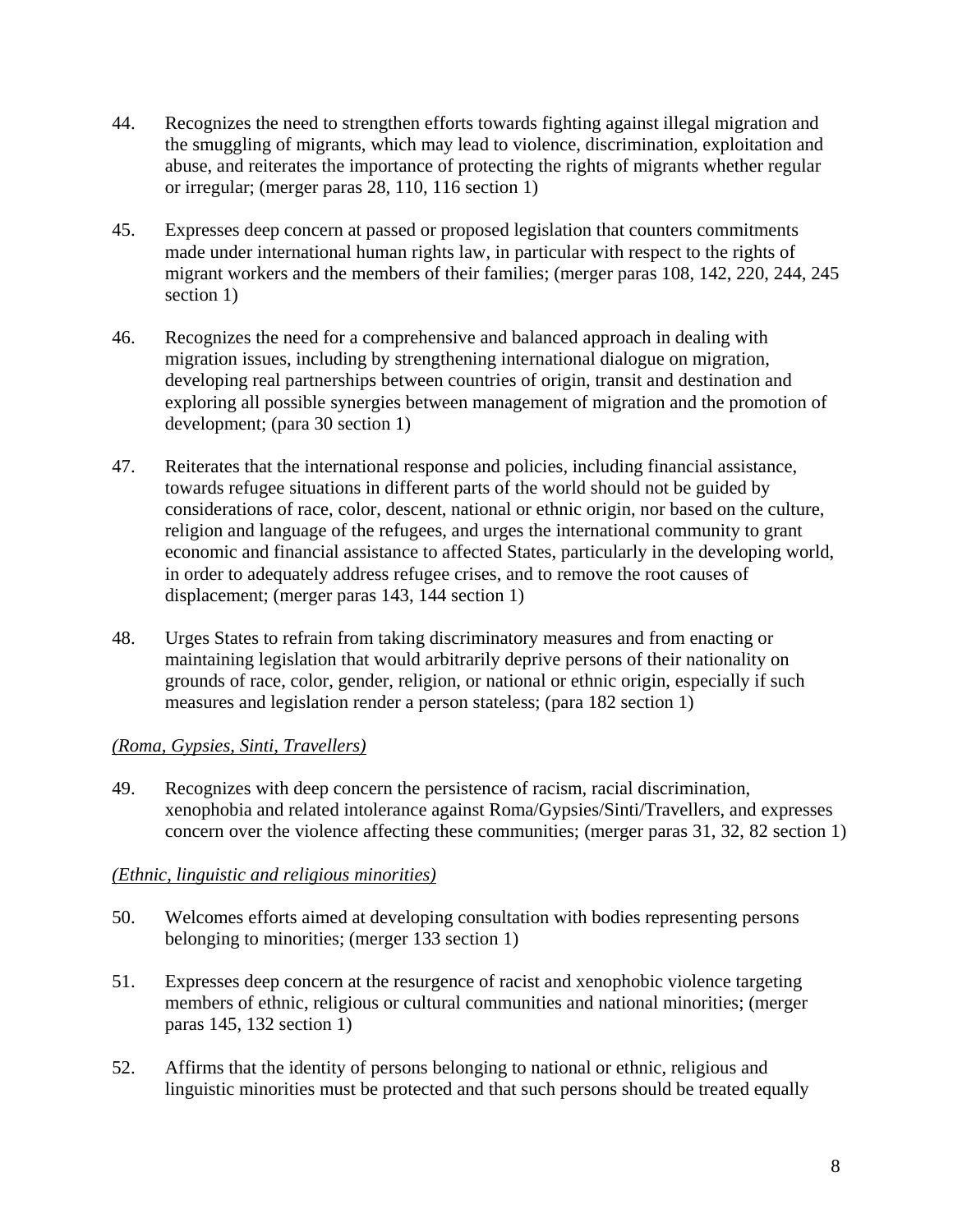and enjoy their human rights and fundamental freedoms without discrimination of any kind, including discrimination based on work and descent; (para 131 section 1)

53. Acknowledges that a most disturbing phenomenon is the intellectual and ideological validation of Islamophobia. When it is expressed against migrants it takes the form of religious-ethnic or religious-racial tones, when it is expressed in the form of defamation of religions, it takes cover behind the freedom of expression and when it is expressed in the form of profiling, it hides behind the war against terrorism. Believes that association of terrorism and violence with Islam or any other religion, including through publication of offensive caricatures and making of hate documentaries, would purposely complicate our common endeavours to address several contemporary issues, including the fight against terrorism and the occupation of foreign territories and peoples; (para 45 section 1)

# *(Trafficking)*

- 54. Recognizes that victims of trafficking are particularly exposed to racism, racial discrimination, xenophobia and related intolerance and that women and girl victims are often subject to multiple forms of discrimination and violence, including on the grounds of their gender, age, ethnicity, culture and religion, as well as their origins, and that these forms of discrimination themselves may fuel trafficking in persons; (para 119 section 1)
- 55. Recognizes the need to provide practical, rights-based approach policy guidance on the prevention of trafficking and the protection of trafficked persons with a view to facilitating the integration of a human rights perspective into national, regional, and international anti-trafficking laws, policies and interventions; (para 118 section 1)
- 56. Notes efforts by States and organizations to prevent and combat trafficking in persons and to enhance the protection of and assistance to victims of trafficking in persons, for instance the development of action plans and best practices, standards and procedures for combating and preventing trafficking in human beings; (para 120 section 1)

# *(Contemporary forms of slavery)*

- 57. Recalling that slavery and slavery-like practices were recognized in the DDPA as crimes against humanity, recognizes that victims of slavery and slavery-like practices are particularly exposed to racism, racial discrimination, xenophobia and related intolerance and that women and girl victims are often subject to multiple forms of discrimination and violence, including on the grounds of their gender, age, ethnicity, culture and religion, as well as their origins, and that these forms of discrimination themselves may fuel slavery and slavery-like practices; (merger paras 15 a), 21 section 1)
- 58. Deplores the lack of willingness of certain countries to adopt measures to end enslavement and slavery-like practices, including contemporary forms of slavery, debt bondage, slavery, sexual exploitation or labour exploitation, which constitute flagrant violations of human rights; (para 126 section 1)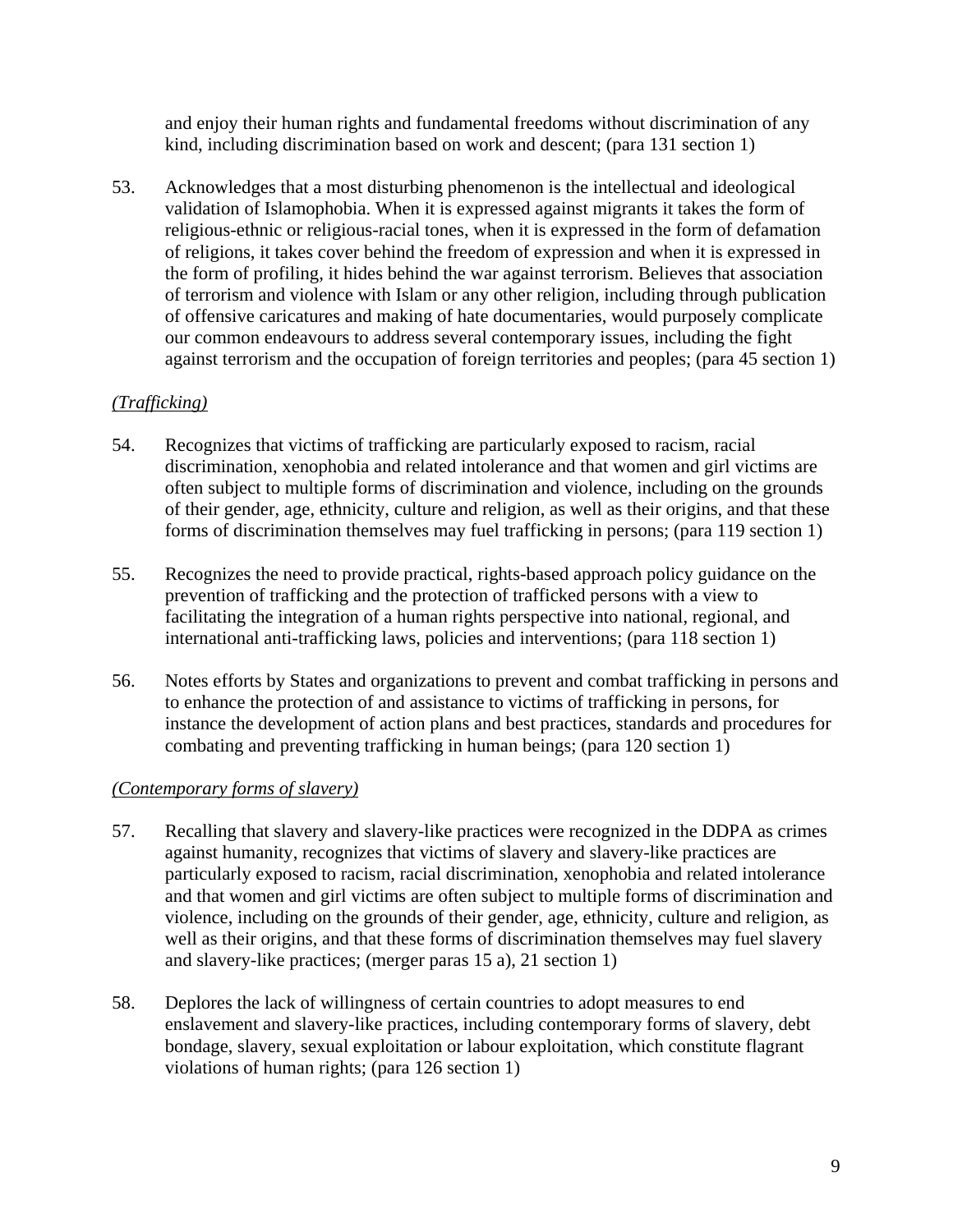59. Stresses that the issue of contemporary forms of slavery needs to be given greater prominence and priority if these practices are to be eradicated once and for all; (para 16 section 1)

### *(Multiple discrimination)*

- 60. Reiterates that discrimination on multiple grounds, as laid down in the DDPA, further affects the enjoyment of basic human rights and can lead to particular targeting or vulnerability (merger paras 3, 52 section 1), and welcomes measures to address multiple and aggravated forms of discrimination, particularly the efforts to adopt or improve penal or civil legislation in order to address these phenomena; (merger of 48, 49, 218, 237, 260, 50 section 1)
- 61. Notes with concern increased instances of discrimination on the multiple grounds of race and religion since 2001; (para 3 section 1)

# *(Women, gender, children)*

- 62. Strongly condemns all acts of violence, whether these acts are perpetrated by States, private persons or non-State actors, against women and girls and calls for the elimination of all forms of gender-based violence in the family, within the general community, and where perpetrated or condoned by the State, in accordance with international human rights norms and standards, including the Declaration on the Elimination of Violence against Women; (merger 53, 54 section 1)
- 63. Stresses the need to treat all forms of violence against women and children as a criminal offence, punishable by law, as well as the duty to provide access to just and effective remedies and specialized assistance to victims, including medical and psychological assistance and effective counseling; (para 104 section 1)
- 64. Underlines the challenges and obstacles to changing discriminatory attitudes and gender stereotypes and stresses that challenges and obstacles remain in the implementation of international standards and norms to address the inequality between men and women; (para 60 section 1)
- 65. Recognizes with concern that instances of racism, racial discrimination, xenophobia and related intolerance lead to sexual exploitation of women and children especially the girl child; (para 105 section 1)
- 66. Acknowledge that although all children are exposed to violence, some children, because of their gender, race, ethnic origin, disability or social status, are particularly vulnerable; (para 141 section 1)

#### *(Migrant women)*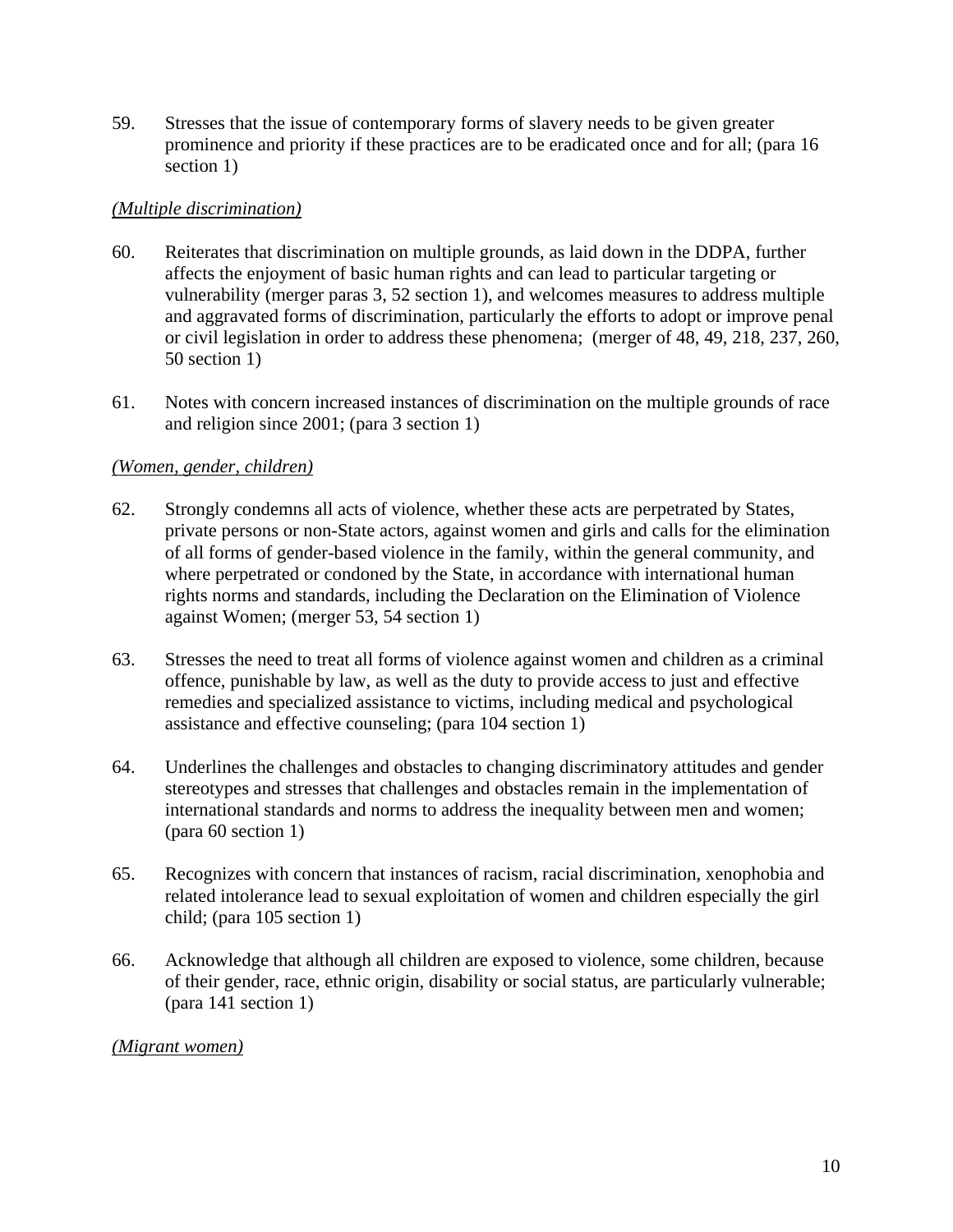67. Expresses deep concern at continuing reports of grave abuses and violence committed against migrant women and children (also nationals), including gender-based violence, in particular sexual violence, trafficking, domestic and family violence, racist and xenophobic acts, abusive labor practices and exploitative conditions of work; (para 102 section 1)

# *(HIV/AIDS)*

68. Notes progress in the adoption of policies and programmes to improve the prevention of HIV/AIDS in high-risk communities and to eradicate multiple discrimination against persons living with HIV/AIDS; (para 187 section 1)

### *(Sexual orientation)*

69. Condemns all forms of discrimination and all other human rights violations based on sexual orientation; (para 51 section 1)

### **C. Measures of prevention, education and protection aimed at the eradication of racism, racial discrimination, xenophobia and related intolerance at all levels**

#### *(General provisions on measures)*

- 70. Recognizes that prevention is a key element of any political strategy to combat racism, racial discrimination, xenophobia and related intolerance, to promote cohesion, and to tackle community tensions; (merger paras 166, 171 section 1)
- 71. Stresses the necessity of increasing appropriate preventive measures in order to eliminate all forms of racial discrimination and the important role that Governments, international organizations, the media, non-governmental organizations and civil society can play in developing such measures and building confidence between different racial and ethnic groups; (para 169 section 1)

# *(Monitoring, data collection)*

- 72. Notes with appreciation the activities of information networks on racism and xenophobia in some countries which collect relevant information and develop strategies to combat these phenomena, while also highlighting and disseminating good practices in tackling them; (para 154 section 1 modified)
- 73. Acknowledges the importance of making progress in gathering data and other human development indicators disaggregated by race and ethnicity, whether by conducting censuses or by collecting, compiling, analyzing and providing data at the national and local levels, which should also take into consideration such social and economic indicators as average income, access to health services, maternal and infant mortality, life expectancy, literacy rate, access to education, employment opportunities, quality of housing, land ownership and access to water, health and communications services; (para 156 section 1)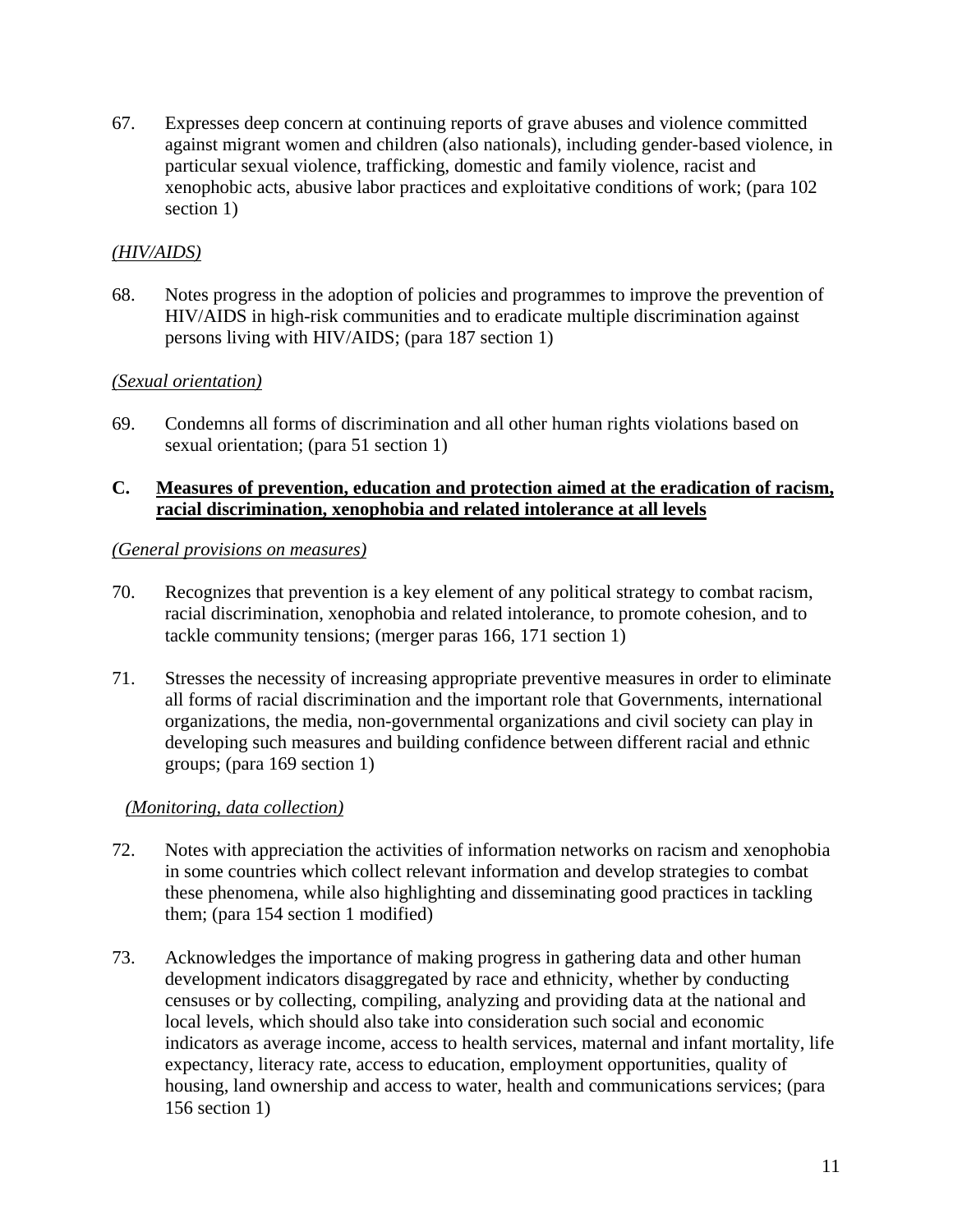# *(Tackling discrimination in (access to) education, employment, health)*

- 74. Welcomes the adoption of legislation to address discrimination and victimization in employment and training, the provision of goods, facilities and services, education, housing and public functions; (para 251 section 1)
- 75. Welcomes preventive initiatives to tackle discrimination in employment such as programmes for training and counseling of excluded persons belonging to a minority to help them in the labour market, programmes for employers to combat discrimination or to raise cultural awareness, some examples of mentoring and of positive action in recruitment, and some further experiments with contract compliance and anonymous job applications; (para 167 section 1)

# *(National action plans)*

# *((Human rights) education, training or sensitizing professionals, awareness raising, communication*

- 76. Believes that education, including human rights education, is essential to the realization of all human rights and fundamental freedoms, is key for the promotion of respect for the cultural diversity of societies, and contributes significantly to promoting equality and preventing conflict and human rights violations, as well as enhancing participation and democratic values, with a view to developing societies in which all human beings are valued and respected; (merger paras 158, 161 section 1)
- 77. Recognizes that national legislation to promote human rights education has been approved in all regions of the globe after the adoption in 2001 of the DDPA, particularly in order to sensitize the public at large with regard to the cultural identity of minorities; (para 157 section 1 shortened and slightly modified)
- 78. Acknowledges the development and implementation of training and educational activities on human rights from an anti-racist and anti-sexist perspective, in particular for public officials, as well as awareness-raising and information campaigns; (merger paras 186, 195, 332 section 1)

# *(Intercultural dialogue, interreligious dialogue)*

- 79. Affirms the need to intensify engagement by all interested parties in a constructive and genuine dialogue rooted in mutual respect and understanding with a view to overcoming existing gaps in perceptions, concepts and ideas; (para 321 section 1)
- 80. Reaffirms that the eradication of racism, racial prejudice and xenophobia should aim not only to promote equality and eliminate discrimination but also to promote interactions between ethnic, cultural and religious communities, in particular in multicultural societies; (para 258 section 1)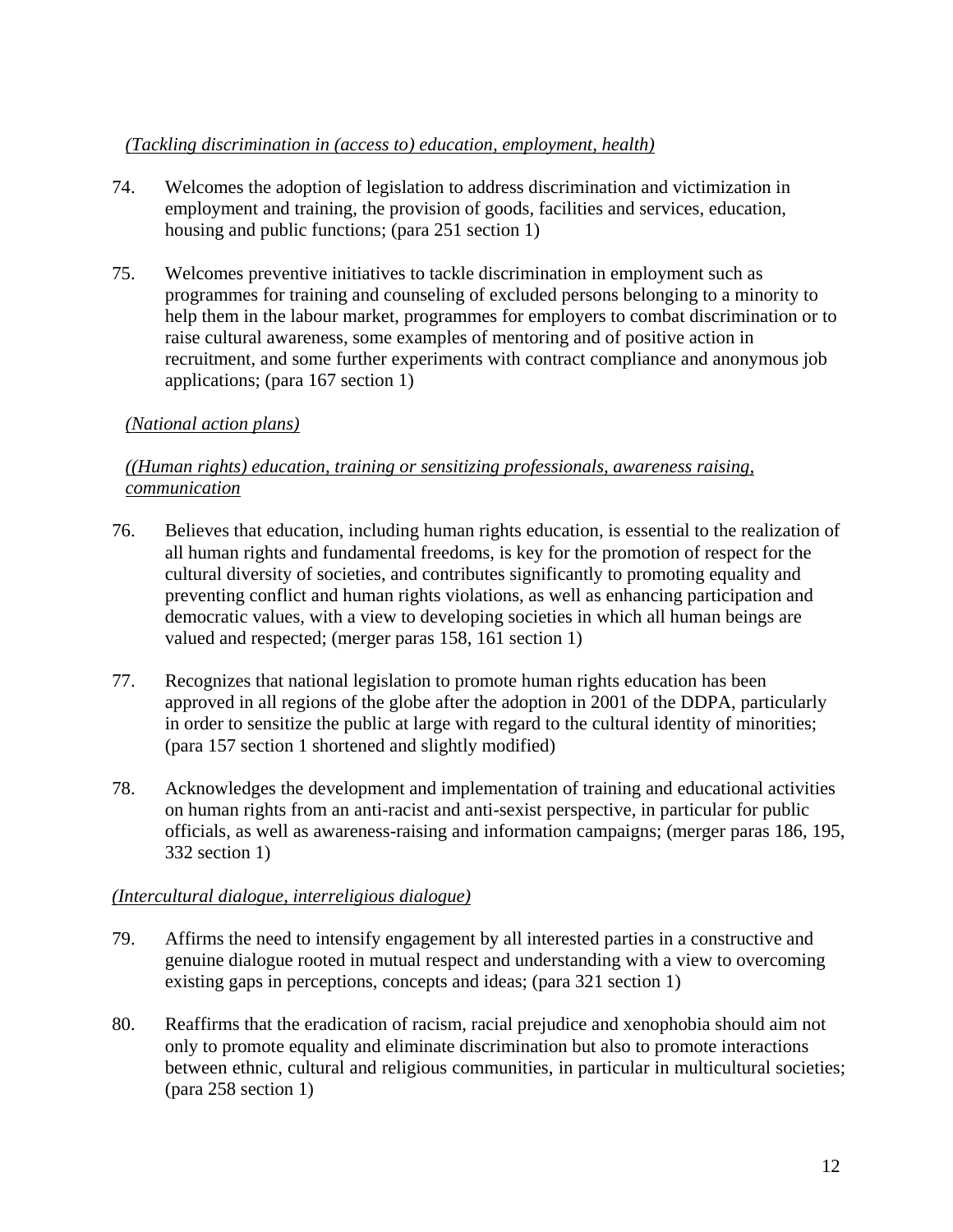81. Notes with appreciation the increasing number of initiatives to promote intercultural dialogue; (para 318 section 1)

# *(Political parties and programmes, political participation, Parliaments)*

# *(National institutions, national specialized bodies and mechanisms)*

- 82. Notes significant progress in the creation of independent national human rights institutions addressing racism, racial discrimination, xenophobia and related intolerance, as well as specialized State bodies and mechanisms responsible for formulating and implementing public policies to eradicate discrimination and to promote racial equality; (merger paras 261, 213, 274 section 1)
- 83. Deplores the fact that some countries have not yet established independent human rights and other relevant institutions; (para 275, part 1 section 1)

# *(Media)*

84. Takes note that while much progress is still needed, particularly in the area of selfregulation and diversity training of media professionals, important action has taken place since the adoption of the DDPA. Diversity training for journalists has been promoted as a key preventive measure against negative stereotyping and discrimination. Independent media councils composed of media professionals charged with assessing issues related to racism in the media have also been formed in many countries. In some cases, these councils have been mandated to receive complaints of racism in the media and to advise editors and publishers accordingly. The media has also been effectively used as a means to promote more balanced representation of members of minorities, who have increasing access to high visibility functions in many countries; (para 331 section 1)

# *(Civil society, NGOs)*

- 85. Welcomes the numerous awareness-raising activities involving States, in order to promote and disseminate the values and practices underlying the fight against discrimination, including through financial support for the projects of civil society; (paras 214 section 1)
- 86. Welcomes the role and participation of civil society, human rights non-governmental organisations, and human rights defenders in the struggle against racism, racial discrimination, xenophobia and related intolerance, in particular the implementation of the Durban Declaration and the Plan of Action; (para 277, 279 section 1)
- 87. Notes with concern the precarious situation of human rights defenders and nongovernmental organisations, including anti-racist non-governmental organizations, which undermines the struggle against racism, racial discrimination, xenophobia and related intolerance; (merger para 280, 283 section 1)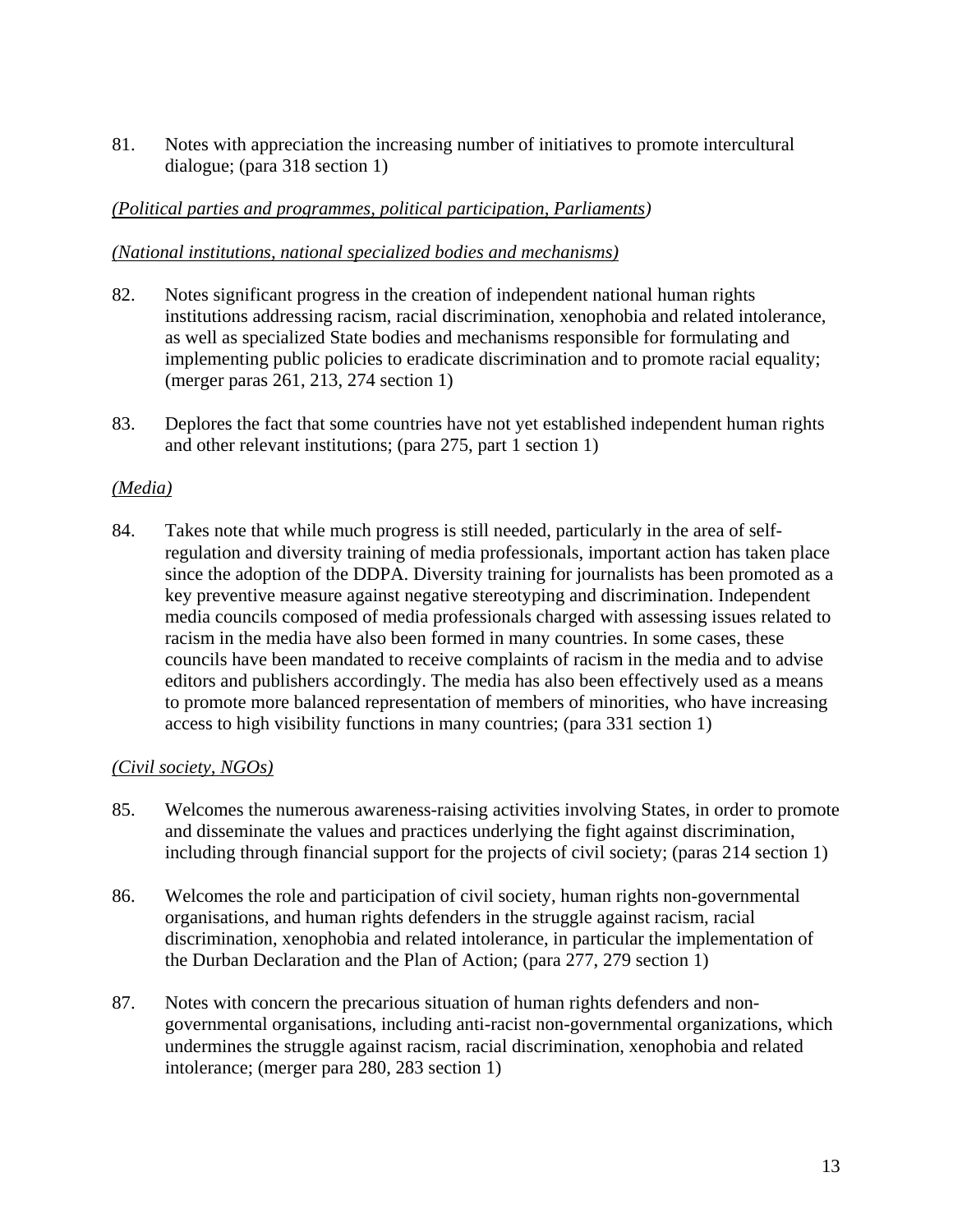# **D. Provision of effective remedies, recourse, redress, and compensatory and other measures at all levels**

### *(Law enforcement, administration of justice, access to justice, sanctions)*

- 88. Recalls that access to justice implies the possibility of defending a case before a tribunal, as well as the proper functioning of the whole system of administration of justice, including affirmative action for vulnerable groups, as needed. The obstacles that impede access to justice are often connected to discriminatory practices affecting vulnerable groups. These groups face difficulties in accessing justice because of different kinds of barriers, in particular cultural and linguistic barriers; (para 227 section 1 modified)
- 89. Affirms the importance of an effective and independent judiciary to allow the victims of racism to seek adequate redress; (para 226 section 1)
- 90. Acknowledges the need to formulate and put in place specific programmes to prevent, investigate, and, when required, bring to trial and punish acts of serious misconduct by police officers and other law-enforcement officials prompted by racism, racial discrimination, xenophobia and related intolerance; (merger paras 232, 233 section 1)
- 91. Stresses the need to strengthen the information related to access to mechanisms for reporting complaints or providing assistance during legal proceedings for victims of racism, for instance by developing awareness campaigns or by establishing special complaints boards; (para 228 section 1)
- 92. Identifies the need for greater progress in the implementation of measures to facilitate access by victims of racism, racial discrimination, xenophobia and related intolerance to an administration of justice that ensures just and adequate reparation for any damage suffered, together with legal assistance in a form adapted to victims' special needs and vulnerability; (para 248 section 1)

# *(International tribunals, ICC)*

- 93. Expresses its full support of the work of the existing international criminal tribunals and calls for the universal ratification of the Rome Statute of the International Criminal Court; (para 314 section 1)
- 94. Expresses concern over the lack of willingness of certain countries to cooperate with international criminal tribunals; (para 313 section 1)

# **E. Strategies to achieve full and effective equality, including international cooperation and enhancement of the United Nations and other international mechanisms in combating racism, racial discrimination, xenophobia and related intolerance**

*(Democracy, elections)*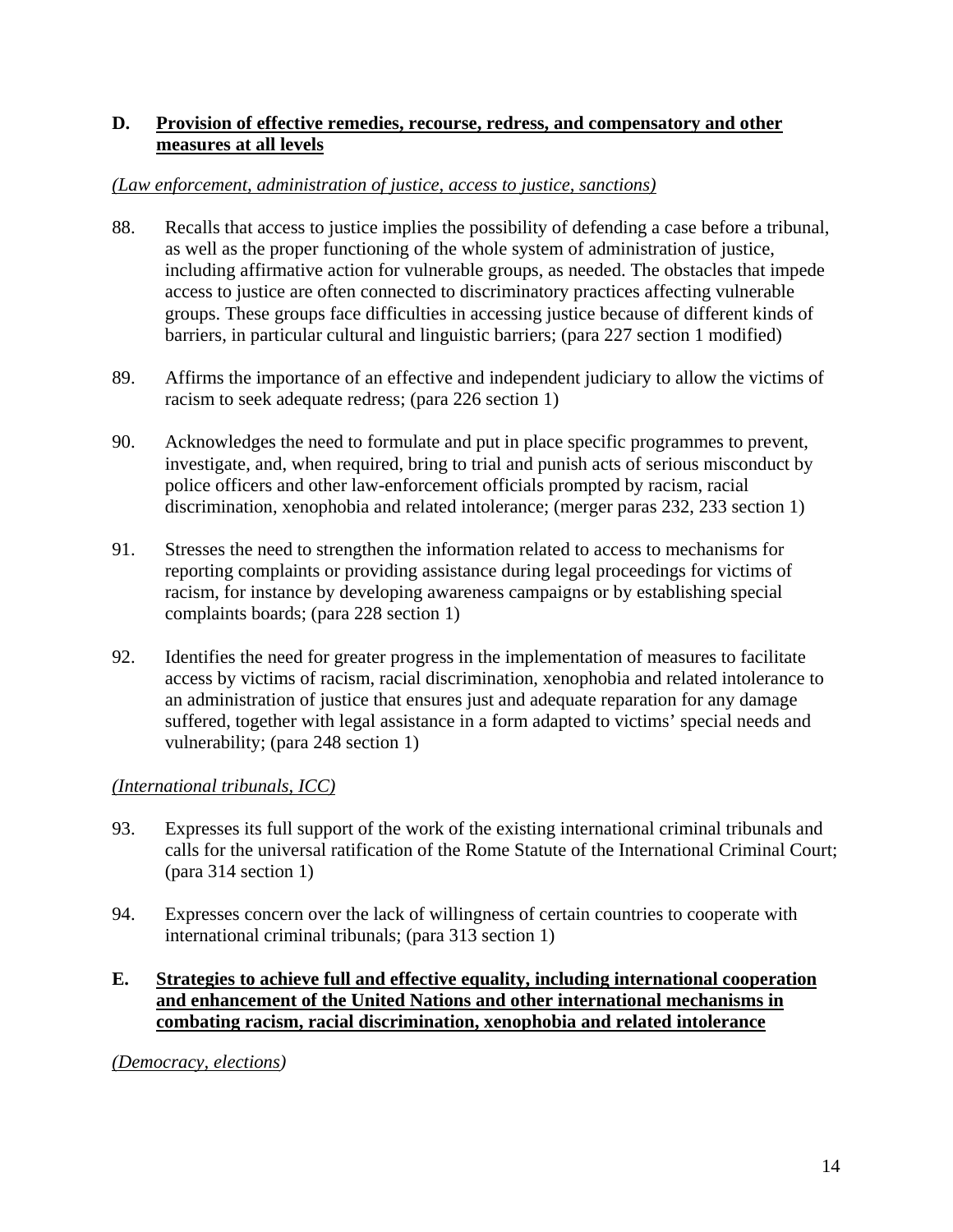- 95. Recalls that democracy is incompatible with the continued existence of racism; (para 255, section 1)
- 96. Notes progress made by some States in the field of democracy, the rule of law, transparent, responsible, accountable and participatory governance, including through electoral support such as assistance and election observation missions in line with best international practice, but notes also that challenges remain in parts of the world; (merger paras 263, 264, 275 (part 2) section 1)

### *(Affirmative action, special measures, positive action)*

97. Identifies progress in programmes to foster racial equality in favour of people of African descent, such as affirmative action programmes for access to higher education; and stresses the importance of making progress in putting in place affirmative action policies in key sectors, such as access to education and employment, health and social security, political participation and investment in infrastructure that benefits communities in which people of African descent, indigenous peoples and other groups suffering from discrimination live; (merger paras 174, 188 section 1)

# *(OHCHR, UN system, international and regional organizations, international cooperation, technical assistance or cooperation)*

- 98. Recognizes the valuable role played by regional organisations and institutions in the fight against racism, racial discrimination, xenophobia and related intolerance; (para 285 section 1)
- 99. Notes financial initiatives in support of the fight against racism, racial discrimination, xenophobia and related intolerance; (para 286 section 1)
- 100. Welcomes the important initiatives to combat anti-Semitism, hate crimes, racism, xenophobia and discrimination as well as intolerance and discrimination against Muslims; (para 337 section 1)
- 101. Takes note of the important role of the United Nations and its relevant specialized agencies such as the United Nations Educational, Scientific and Cultural Organization, the International Labour Organization, the World Health Organization and others in helping States to enhance their capacity to implement the Durban Programme of Action; (para 253 section 1)
- 102. Re-emphasizes the importance of international cooperation to promote (a) the achievement of the objectives of the fight against racism, racial discrimination, xenophobia and related intolerance; (b) the effective implementation of international treaties and instruments that forbid these practices; (c) the implementation of the United Nations and of States' obligations in this regard; and (d) the elaboration of further global strategies to combat new manifestations of racism, racial discrimination, xenophobia and related intolerance (merger paras 340, 300 section 1)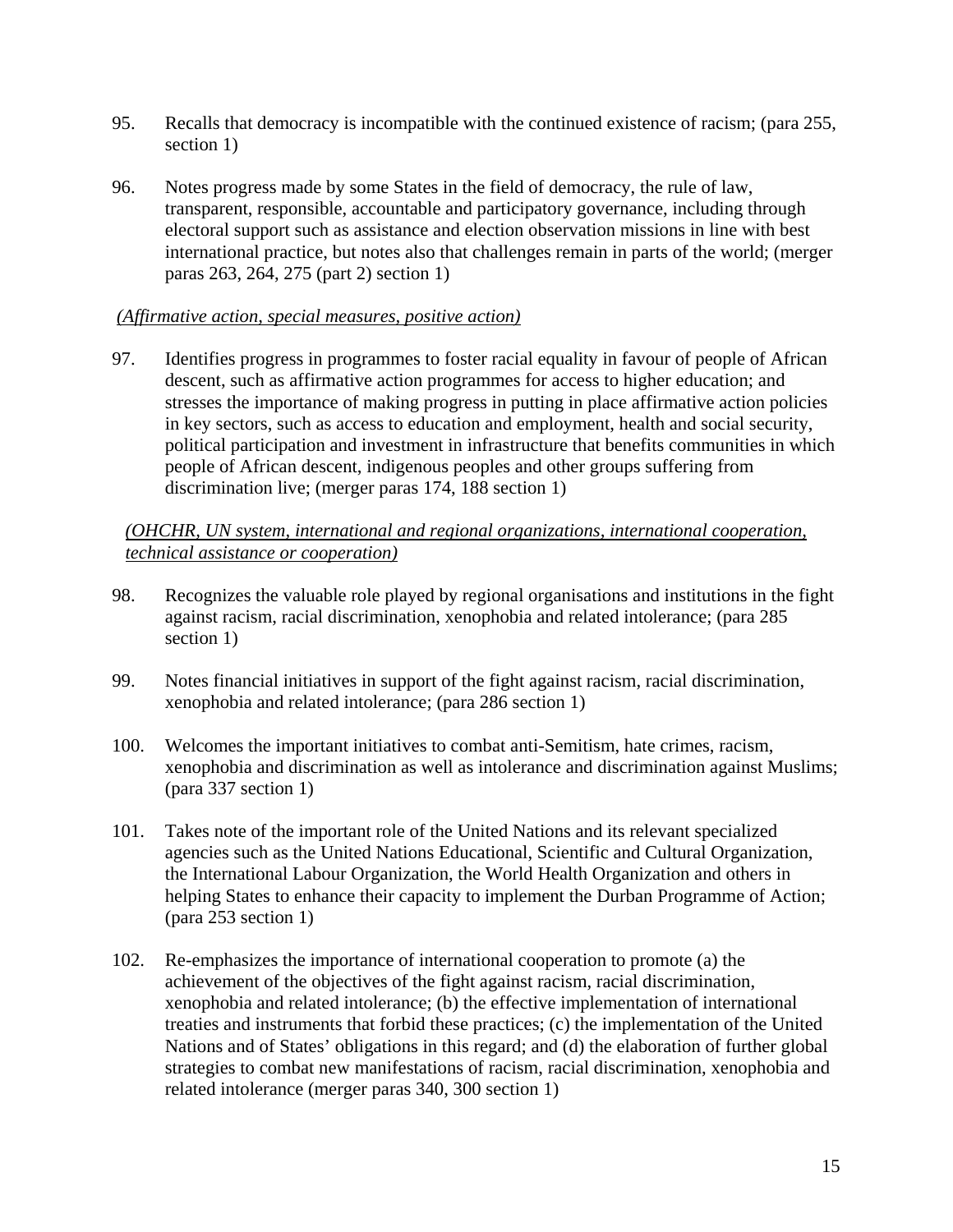# **SECTION 2:**

# **Assessment of the effectiveness of the existing Durban follow-up mechanisms and other United Nations mechanisms dealing with the issue of racism, racial discrimination, xenophobia and related intolerance in order to enhance them**

### **I. General**

- 103. Expresses its appreciation for the efforts to prevent, combat and eradicate racism, racial discrimination, xenophobia and related intolerance undertaken by the mechanisms established following the request of the World Conference against racism, racial discrimination, xenophobia and related intolerance, namely the Intergovernmental Working Group on the effective implementation of the Durban Declaration and Programme of Action, the Independent Eminent Experts Group, the Working Group of Experts on People of African Descent, and for the contributions they have made to implement the Durban Declaration and Program of Action; (based on paras 1, 2, 3, 4, 71, 73 and 74)
- 104. Welcomes the important role played by, inter alia, the Special Rapporteur on contemporary forms of racism, racial discrimination, xenophobia and related intolerance, the Special Rapporteur on the situation of human rights and fundamental freedoms of indigenous people, the Special Rapporteur on violence against women, its causes and consequences, the Independent Expert on minority issues, the Special Rapporteur on the human rights of migrants, the Special Rapporteur on freedom of religion or belief, the United Nations Permanent Forum on Indigenous Issues, the former Sub Commission on the Promotion and Protection of Human Rights and its Working Groups, the Special Rapporteur on trafficking in persons, the Special Rapporteur on contemporary forms of slavery, and the Expert mechanism on the rights of indigenous peoples in the fight against racism, racial discrimination, xenophobia and related intolerance; (based on paras 1, 2, 3, 4, 71, 73 and 74)
- 105. Acknowledges the need to enhance further the effectiveness of the system of mechanisms dealing with or addressing racism, racial discrimination, xenophobia and related intolerance within the framework of the universal system of human rights with a view to achieving better coordination, consistency and complementarity in their work, as well as giving due account to their output in the mainstreaming of human rights within the UN system; (based on paras 5 and 6 section 2)
- 106. Asserts that the effectiveness of mechanisms dealing with or addressing issues of racism, racial discrimination, xenophobia and related intolerance is linked to or depends on different factors, in particular:
	- The political will or commitment of States to cooperate with them, including to follow up on their recommendations;
	- The proliferation of mechanisms;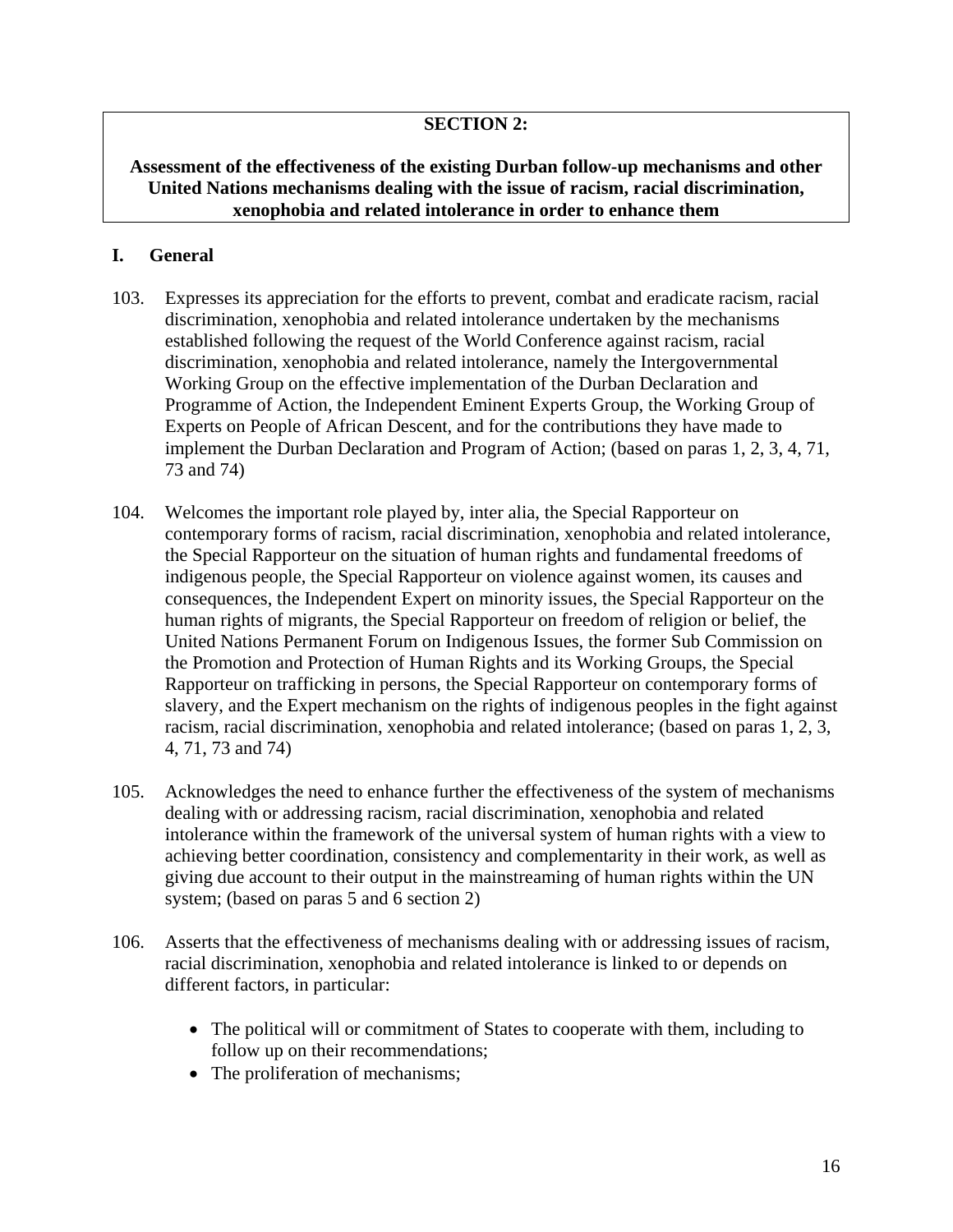- The level of visibility and accessibility of mechanics to the outside world, in particular for victims of racism and racial discrimination;
- A coherent approach, which decreases the risk of overlapping, duplication and inconsistencies;
- Effective cooperation and coordination among various mechanisms as well as interaction with CERD, the HRC and the General Assembly;
- Effective collaboration with civil society and victims;
- Adequate funding and servicing;

(based on paras 8, 9, 11, 12 section 2)

# **II. Durban follow-up mechanisms**

107. Urges the monitoring mechanisms related to the implementation of the Durban Declaration and Programme of Action to promote awareness, dialogue and training of public officials and/or social educationalists regarding the elimination of racism, racial discrimination, xenophobia and related intolerance with a view to contribute by promoting meetings between public officials and/or social educationalists and other activities that contribute to attaining the goals of the Durban Declaration and Programme of Action; (para 13 section 2)

# **A. Working Group of Experts on People of African Descent (WGPAD)**

- 108. Acknowledges the importance and significance of the work and efforts of the Working Group of Experts on People of African Descent in analyzing the current situation, conditions and extent of racism against persons of African descent in the African Diaspora; (paras 37, 38 section 2)
- 109. Requests the Working Group of Experts on People of African descent to collaborate closely with all other mechanisms dealing with the fight against racism and discrimination in order to ensure a global and comprehensive approach to the fight against racism and discrimination and the equal treatment of all victims; (para 43 section 2)

# **B. Intergovernmental Working Group on the Effective Implementation (IGWG) of the DDPA**

- 110. Welcomes the conclusions and recommendations of the Intergovernmental Working Group on the Effective Implementation of the Durban Declaration and Programme of Action; (merger paras 34, 36 section 2)
- 111. Regrets that the Intergovernmental Working Group on the Effective Implementation of the Durban Declaration and Programme of Action has not followed up on a major accomplishment of the Durban World Conference against Racism regarding the historical roots of modern racism emerging from the slave trade era with lasting consequences for large groups of people and the agreement to qualify the slave trade as a crime against humanity; (para 35 section 2)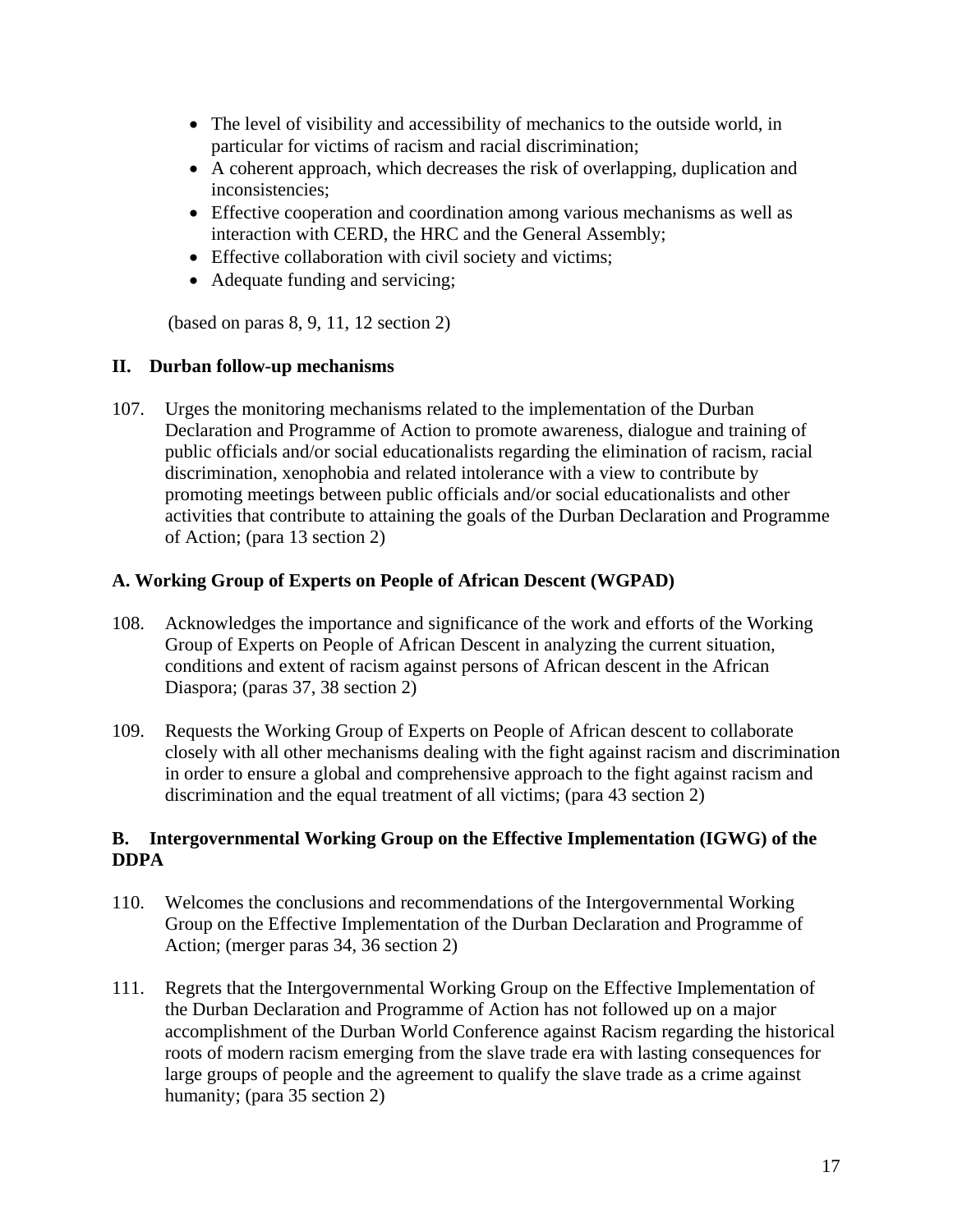# **C. Five Independent Eminent Experts**

- 112. Acknowledges the importance of the mandate and work of the Independent Eminent Experts on the implementation of the Durban Declaration and Programme of Action, particularly directed at fostering the political commitment required for the Declaration and Programme of Action to be implemented successfully; (para 44 section 2 slightly modified)
- 113. Calls the independent eminent experts on the implementation of the Durban Declaration and Programme of Action to develop appropriate methods of work that promote better links between this group of experts and Governments and non-governmental organizations; (para 44 section 2 modified)
- 114. Recommends that the Intergovernmental Working Group on the Follow-up to DDPA and the Five Eminent Persons be abolished and replaced by an appropriate body with the mandate to collaborate with the OHCHR to assist states in implementing the provision of the DDPA addressed to them; (para to be considered in conjunction with para 97 above) (para 53 section 2 modified)

# **III. Other mechanisms**

# **A. Ad Hoc Committee on the Elaboration of Complementary International Standards**

- 115. Takes note of the creation of the Ad Hoc Committee on the elaboration of complementary standards with a view to implementing the recommendation contained in the Durban Program of Action "to prepare complementary international standards to strengthen and update international instruments against racism, racial discrimination, xenophobia and related intolerance in all their aspects"; (based on para 36 section 2)
- 116. Takes note with appreciation that the Ad Hoc Committee convened its first session and has discussed different issues pertaining to the fulfillment of its mandated task; (based on para 51 section 2)
- 117. Welcomes the roadmap agreed by the Ad Hoc Committee on the elaboration of complementary standards at its first session and encourages Member States to submit in a timely manner their contributions as outlined in the roadmap with a view to achieving full implementation of paragraph 199 of the Durban Programme of Action; *(statement based on outcome of Ad Hoc Committee session)*

### **B. Special Rapporteur on Contemporary Forms of Racism, Racial Discrimination, Xenophobia and Related Intolerance**

118. Expresses its full support for and recognition of the Special Rapporteur on contemporary forms of racism, racial discrimination and xenophobia and related intolerance for his work and requests him to continue placing particular stress on the negative impact of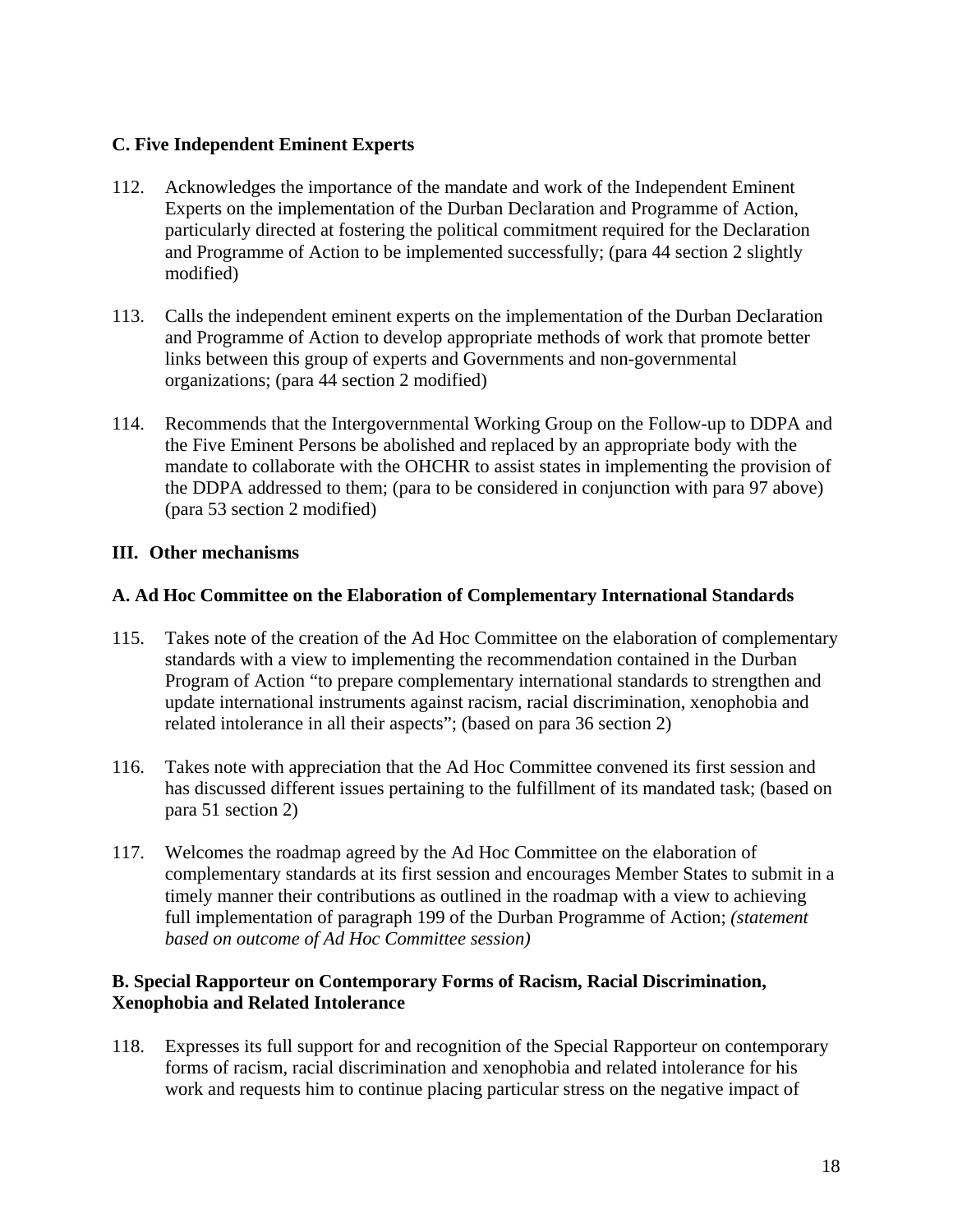racism, racial discrimination, xenophobia and related intolerance on the full enjoyment of civil, cultural, economic, political and social rights by national, ethnic, religious and linguistic minorities, immigrant populations, asylum-seekers and refugees, while ensuring a global and universal approach to the fight against racism and racial discrimination and avoiding any hierarchy in the treatment of victims; (merger paras 64, 67 section 2)

119. Welcomes the recent review and extension of the mandate of the Special Rapporteur on contemporary forms of racism, racial discrimination and xenophobia and related intolerance; *(statement based on relevant HRC decision)*

### **C. Special Adviser on the Prevention of Genocide**

120. Reaffirms its full support for the mandate of the Special Adviser of the Secretary General on the prevention of genocide, who acts, inter alia, as an early warning mechanism to prevent potential situations that could result in genocide; (para 77 section 2)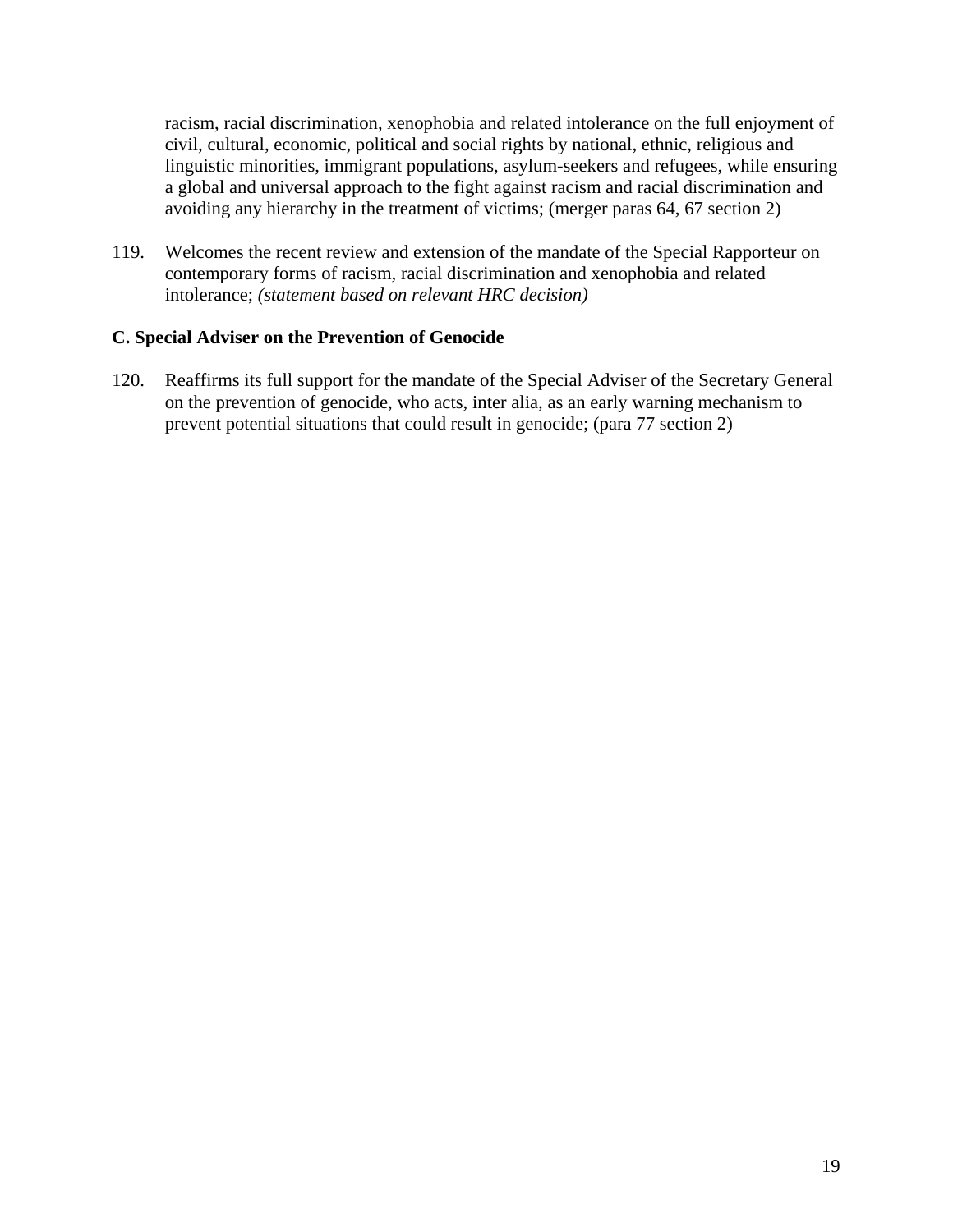### **SECTION 3:**

#### **Promotion of the universal ratification and implementation of the International Convention on the Elimination of All Forms of Racial Discrimination and proper consideration of the recommendations of the CERD**

#### G**eneral**

- 121. Reaffirms that the International Convention on the Elimination of All Forms of Racial Discrimination is a core international instrument to prevent, combat and eradicate racism, racial discrimination, xenophobia and related intolerance, including their contemporary forms, and requests CERD to step up its efforts in response to new challenges; (merger paras 4, 47, 48 section 3)
- 122. Welcomes the broad interpretation given by CERD to the definition of the concept of racial discrimination and encourages the Committee to continue addressing double and multiple forms of discrimination; (merger para 60 section 2 and para 51 section 3).
- 123. While welcoming the information provided by some States in their periodic reports on the progress made in the follow up to CERD's recommendations, regrets the continuing failure of a large number of States to act on the Committee's concluding observations; (para 58 section 3)

# **Ratification**

- 124. Welcomes the ratification of the International Convention on the Elimination of All Forms of Racial Discrimination by a number of countries since the World Conference against Racism of 2001, while regretting that the goal of universal ratification by 2005 was not achieved, the total number of ratifications increasing to 173 by March 2008; (merger paras 2, 3 section 3)
- 125. Renews in this context its call to States that have not yet done so to ratify or to accede to the ICERD as a matter of high priority in accordance with their commitments to the DDPA; (para 9 section 3)

# **Declarations and reservations**

- 126. Reiterates its call to States Parties to the ICERD to consider making the declaration under article 14 of the Convention to enable victims to resort to the envisaged remedy; (based on paras 10, 11, 12, 13 section 3)
- 127. Acknowledges that the potential of the procedure set up in article 14 of the Convention has not been fully exploited and requests States Parties to the ICERD to increase awareness of this procedure; (based on paras 10, 11, 12, 13 section 3)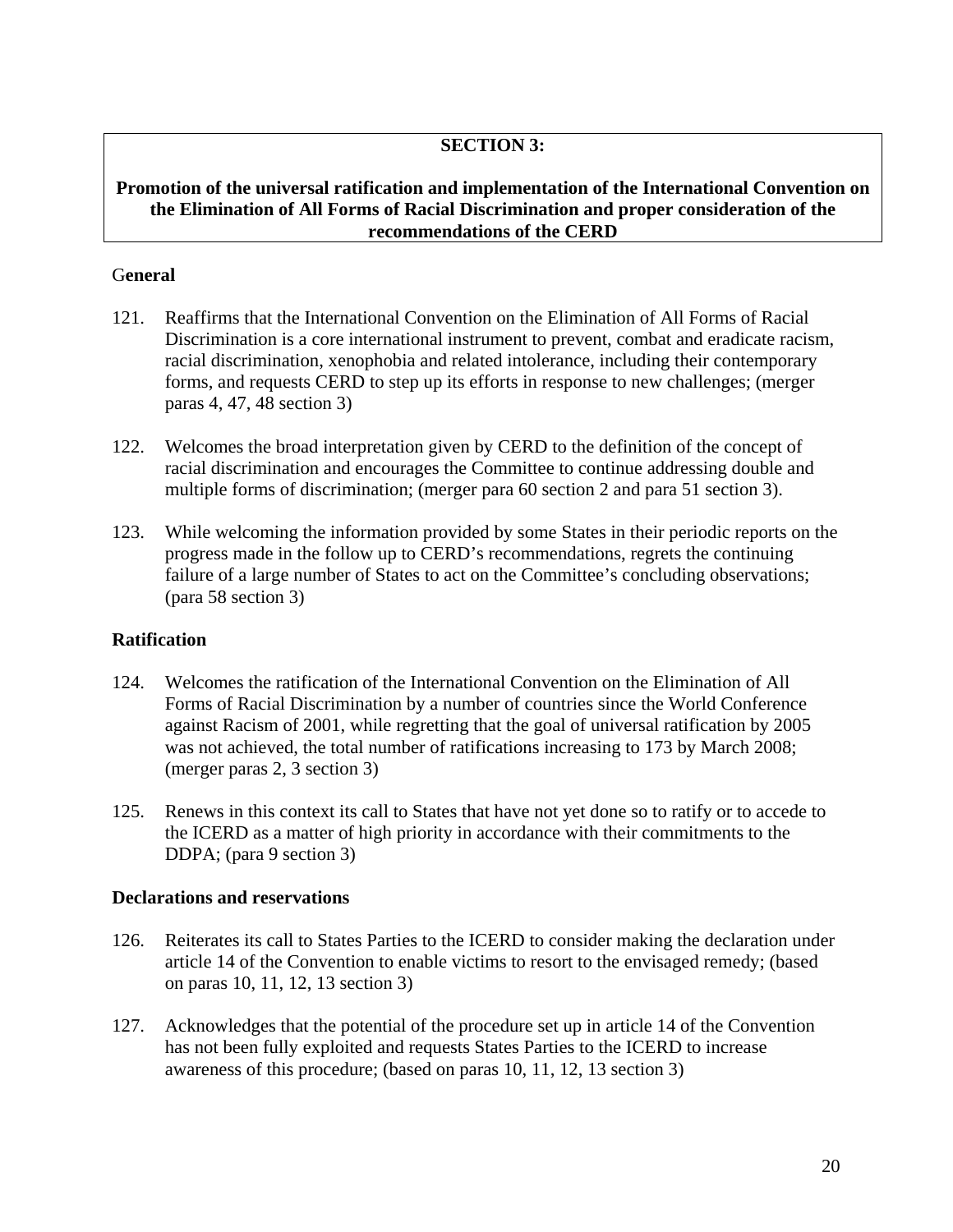128. Urges States Parties to the ICERD to withdraw reservations contrary to the object and purpose of the Convention and to consider withdrawing other reservations; (based on paras 10, 11, 12, 13 section 3)

### **Reporting**

- 129. Expresses its concern at the delays in the submission of reports by the Sates Parties to the Committee on the Elimination of Racial Discrimination, which hinder the effective implementation of the Convention and hamper the Committee's operation and monitoring function; (para 24 section 3 slightly modified)
- 130. Reiterates that timely submission of reports by States Parties to ICERD is an obligation under article 9 of the Convention and urges States Parties to the Convention to comply with their reporting obligations; (new language based on para 16 section 3)
- 131. Encourages the States Parties to include in their periodic reports information on action plans or other measures to implement the Durban Declaration and Programme of Action; (para 15 section 3 slightly modified).
- 132. Acknowledges that the reporting process should encourage and facilitate, at the national level, public scrutiny of government policies and constructive engagement with relevant civil society actors, conducted in a spirit of cooperation and mutual respect, with the aim of advancing the enjoyment by all of the rights protected by the ICERD; (para 18 section 3)
- 133. Encourages the States Parties to engage with civil society while preparing their periodic reports; (para 20 section 3 slightly modified)
- 134. Encourages non-governmental organizations to continue to provide the Committee on the Elimination of Racial Discrimination with relevant information for the reporting process; (para 21 section 3 slightly modified)
- 135. Calls upon the States Parties to disseminate the Durban Declaration and Programme of Action in an appropriate manner and provide the Committee with information on efforts made in that respect under the section of their periodic reports concerning article 7 of ICERD; (para 22 section 3)

#### **Implementation**

- 136. Notes that the innovative procedures established by the CERD and applied in cooperation with States concerned can play a conducive role for a proper implementation of the Convention; (para 37 section 3 modified)
- 137. Welcomes in this regard the early warning and urgent action procedure which allowed the Committee to make recommendations to States Parties as well as, through the UN Secretary-General, to the UN Security Council to prevent serious violations of the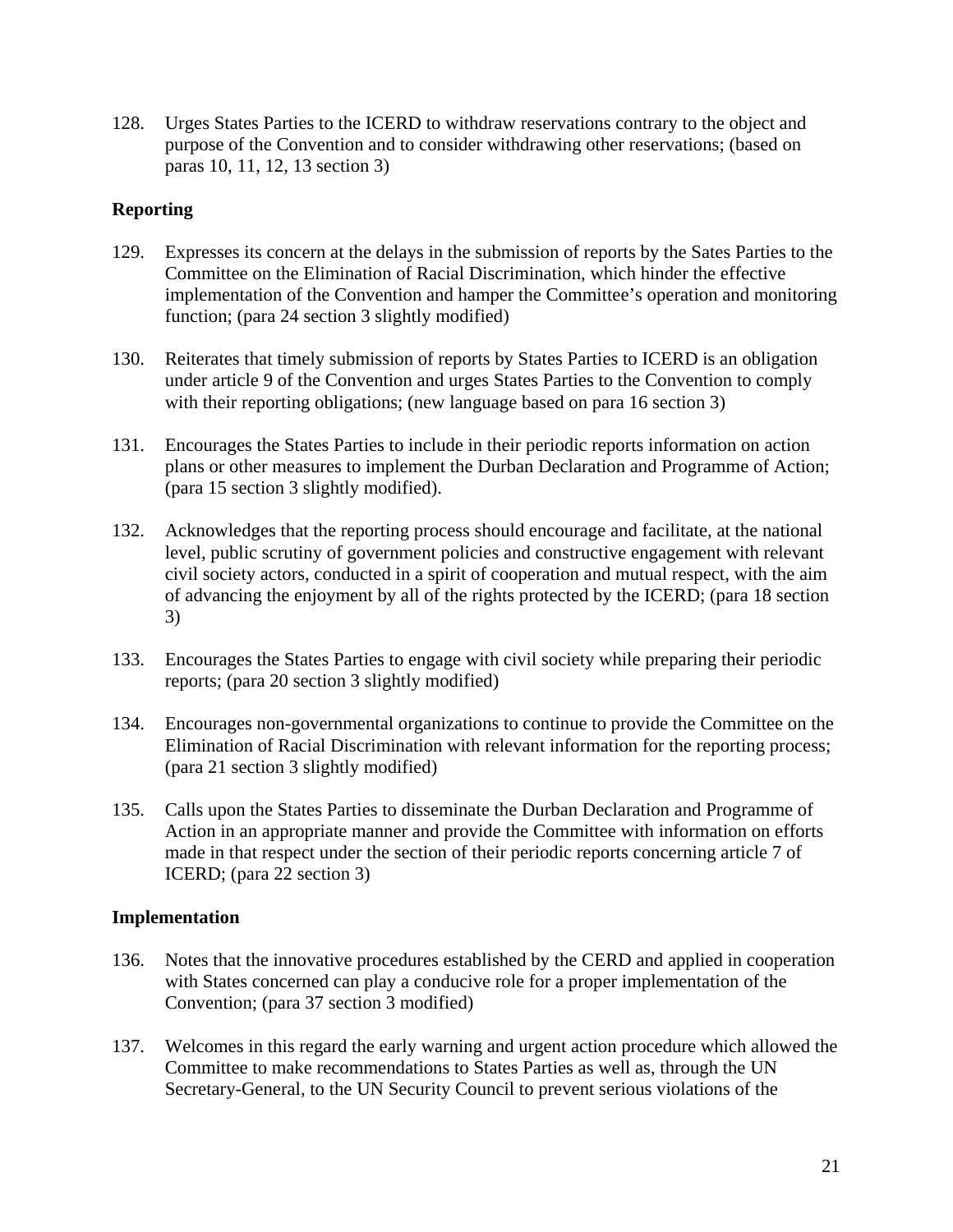Convention, in particular those that could lead to ethnic conflict and violence; (merger paras 38 section 3 and 59 section 2 slightly modified).

- 138. Notes the decision of the CERD to establish a procedure to follow up on its opinions and recommendations adopted following the examination of communications from individuals or groups of individuals; (merger paras 39 section 3 and 59 section 2).
- 139. Considers that in order for the struggle against racism and racial discrimination to advance it is important that States Parties act upon and implement the recommendations addressed to them in concluding observations with a view to assisting them in an effective implementation of the Convention; (para 58 section 3)
- 140. Emphasizes the importance of setting up appropriate national monitoring and evaluation institutions or mechanisms to ensure that all appropriate steps are taken to follow up on the concluding observations and general recommendations of the CERD; (para 35 section 3 slightly modified)
- 141. Encourages such institutions or mechanisms to monitor closely follow-up on the concluding observations and recommendations of the CERD; (para 17 section 3, shortened, modified)
- 142. Affirms that international cooperation and technical assistance plays an important role in assisting countries, especially developing countries, in the implementation of their obligations under the ICERD and the follow up on the recommendations of CERD; (merger paras 43, 27 section 3)
- 143. Calls on CERD and the Human Rights Committee to elaborate model legislation on incitement to racial and religious hatred and freedom of expression; (para 96 b) section 5)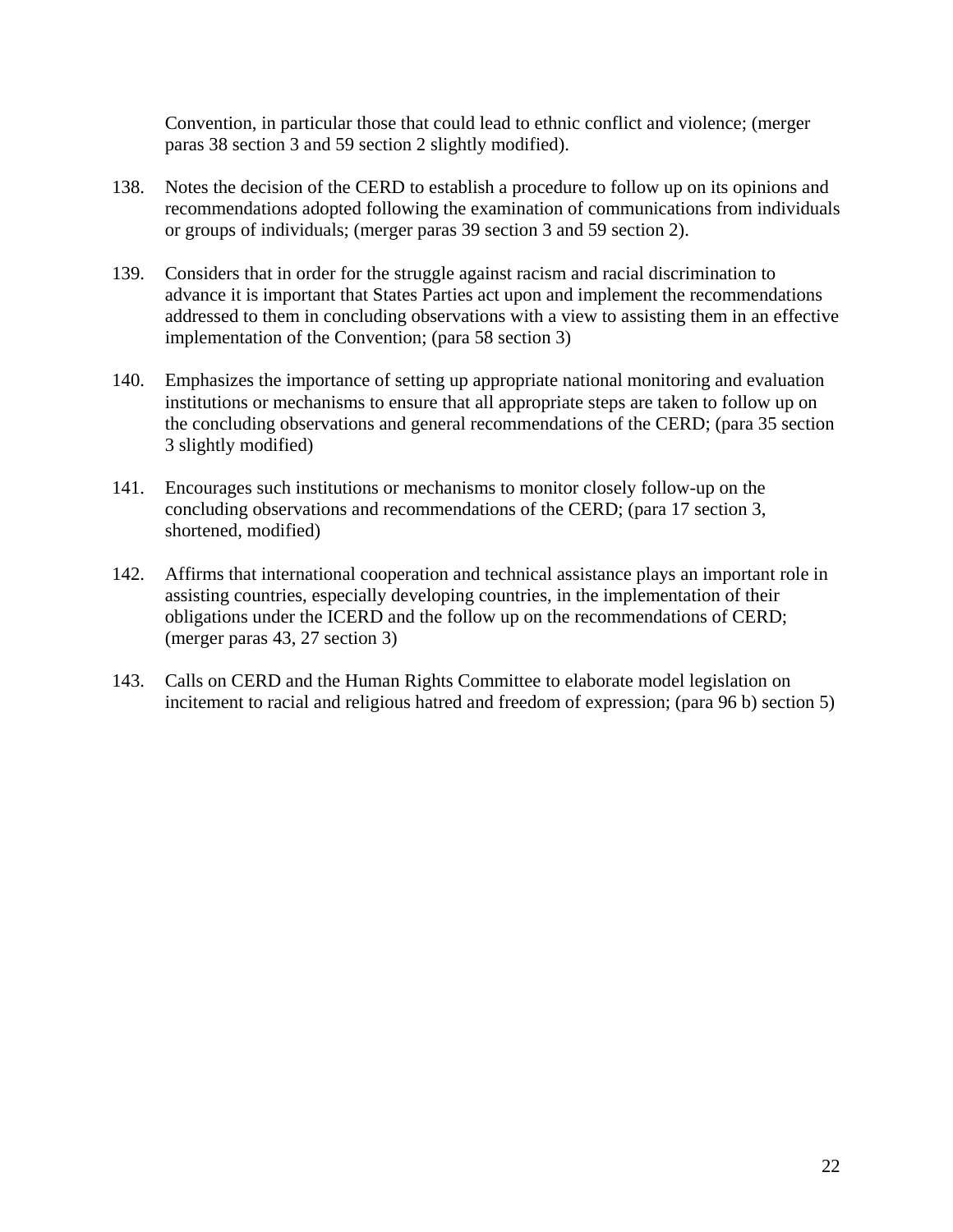# **SECTION 4:**

#### **Identification and sharing of best practices achieved at the national, regional and international levels in the fight against racism, racial discrimination, xenophobia and related intolerance.**

- 144. Takes note with interest of numerous examples of best practices at all levels provided by Governments, regional and international organizations and other stakeholders; (new)
- 145. Emphasizes that the best practices that have been developed during efforts to implement the DDPA, applied in a holistic manner, can be effective tools in addressing discrimination, marginalization and exclusion of affected and vulnerable groups, as well as all victims of racism, racial discrimination, xenophobia and related intolerance; (new)
- 146. Recognizes that a broad sharing of best practices in all regions of the world aimed at preventing, combating and eradicating racism, racial discrimination, xenophobia and related intolerance, with a view to their adaptation and replication, can assist Governments, Parliaments, the judiciary, social partners and civil society to implement more effectively the provisions of the DDPA; (new)
- 147. Recommends that States, regional and international organizations and other stakeholders consider making use of relevant best practices in, inter alia, the following spheres, including through a cooperative approach and international assistance initiatives: (new)
	- Institutional frameworks, including independent monitoring mechanisms
	- Strategies, policies, plans and programs
	- Legislation
	- The rule of law, access to justice, combating impunity
	- Apologies, reparations, restitutions and compensations
	- Social and public services
	- Health care
	- Housing
	- Promotion of diversity, intercultural and interreligious dialogue
	- Equal opportunities
	- Gender
	- Culture
	- Sport and leisure activities
	- Inclusive education, training and awareness-raising
	- Mass media and the Internet
	- Statistics and data collection
- 148. Recommends that examples of best practices provided for by Governments, regional and international organizations and other stakeholders are placed on the OHCHR website; (new)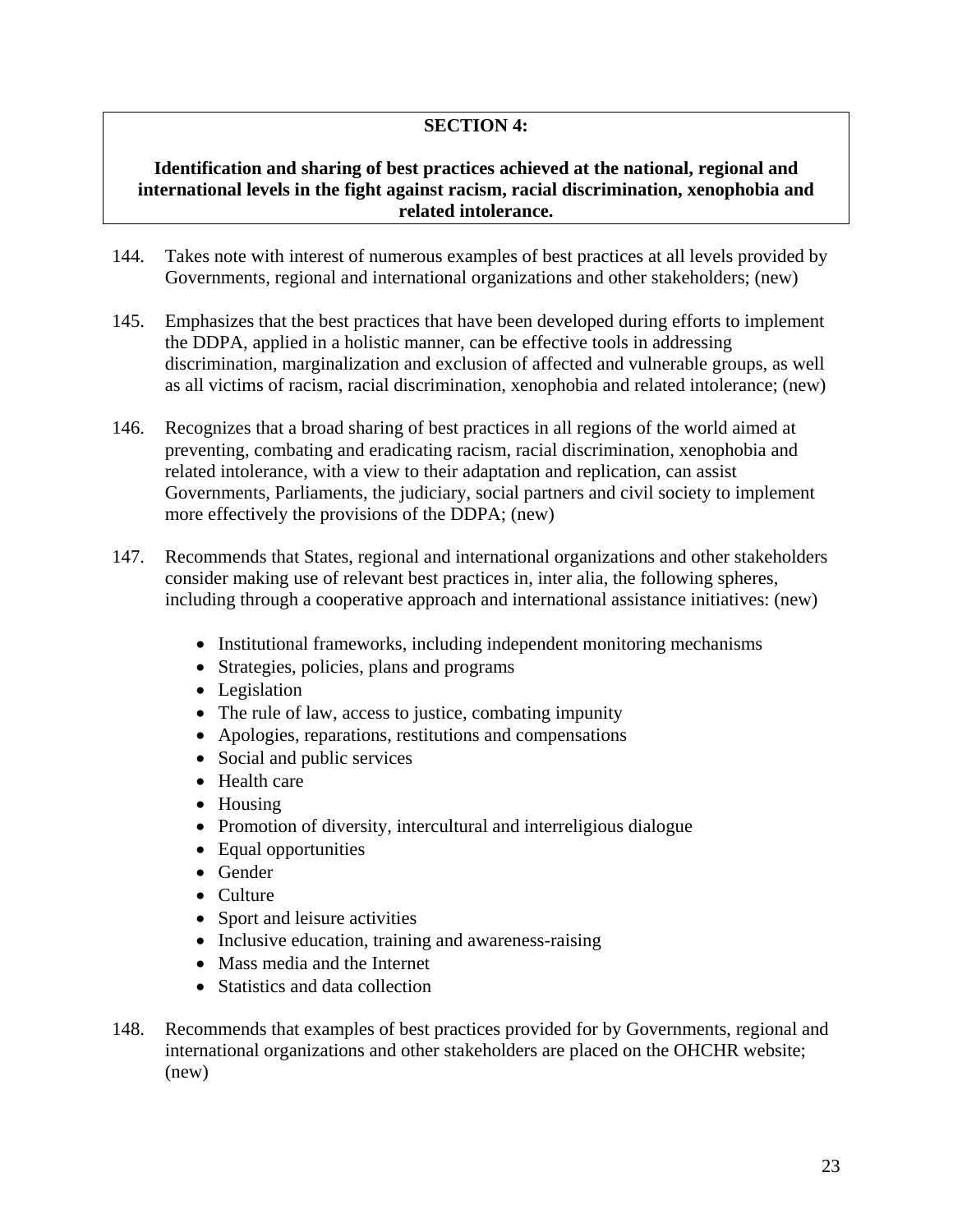# **SECTION 5:**

### **Identification of further concrete measures and initiatives at all levels for combating and eliminating all manifestations of racism, racial discrimination, xenophobia and related intolerance, in order to foster the implementation of the DDPA and to address challenges and impediments hereto, including in light of developments since the adoption of the DDPA in 2001**

#### **General**

*(General provisions on DDPA, human rights, human dignity, cultural diversity, multiculturalism, sources, causes, forms, manifestations, political will, obstacles)*

- 149. Stresses the need for a comprehensive and universal approach to combating racism, racial discrimination, xenophobia and related intolerance in all parts of the world; (para 124 section 5)
- 150. Stresses the need for advocating and mobilizing the political will of relevant actors at the national level for the elimination of racism, racial discrimination, xenophobia and related intolerance; (para 79 section 5)
- 151. Calls on States to undertake effective media campaigns to enhance the visibility of the Durban Declaration and Programme of Action and its follow up mechanisms; (para 11 a) section 2 shortened)

# **Action at the national level**

*(Racist theories, ideologies, doctrines, incitement to racial hatred, nationalist ideologies, national preference theories)*

#### *(Racist crimes, hate crimes, urban violence)*

- 152. Calls on States to combat impunity for acts of racism, racial discrimination, xenophobia and related intolerance, and to grant appropriate redress for victims; (para 112 section 5)
- 153. Urges States, as a matter of priority, to punish violent, racist and xenophobic activities of neo-Nazi groups in accordance with pertinent international instruments; (para 295 b) section 5)
- 154. Invites Governments and their law enforcement agencies to collect reliable information on hate crimes in order to combat racism and other forms of discrimination; (para 236 section 5)

#### *(Poverty, globalization)*

*(Armed conflict, ethnic, tribal violence, war crimes, crimes against humanity, genocide)*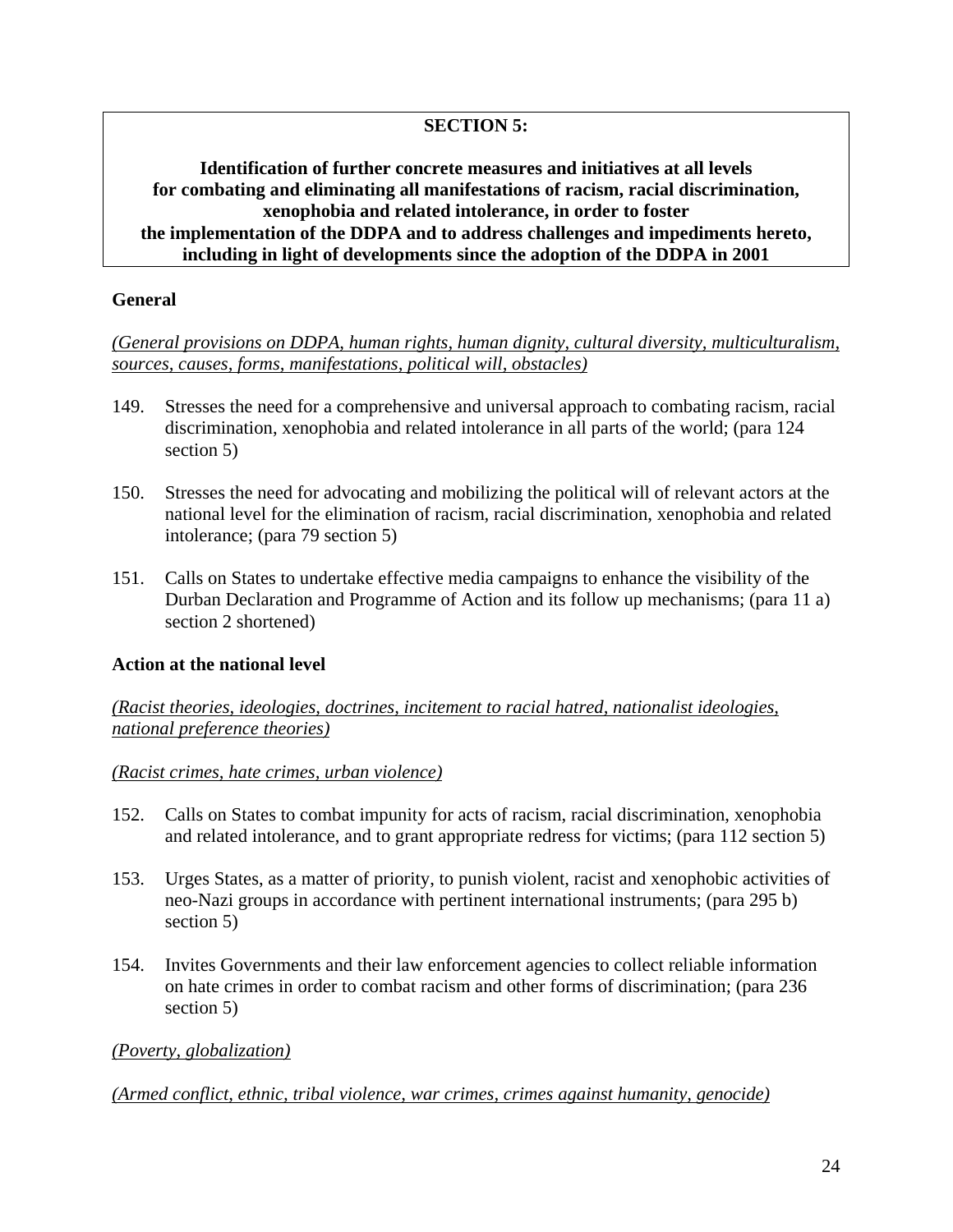155. Urges States to combat impunity for crimes of genocide; (merger paras 312, 273 section 1 and 149 section 5)

### *(Slave trade, traditional forms of slavery, colonialism, historic injustices, remembering past tragedies, apologies)*

156. Urges States that have not yet condemned, apologized and paid reparations for the grave and massive violations as well as the massive human suffering caused by slavery, the slave trade, the transatlantic slave trade, apartheid, colonialism and genocide, to do so at the earliest; (para 116 section 5)

### *(Racial profiling, counter-terrorism)*

- 157. Urges States to prohibit by law the practice known as racial profiling and profiling based on any grounds of discrimination recognized under international human rights law and the DDPA, to adopt other necessary measures to eliminate this practice, to provide sanctions for those who violate the law, and to ensure effective redress for victims; (para 101 section 5 slightly modified)
- 158. Calls on States to ensure that any measures taken in the fight against terrorism do not discriminate, in purpose or effect, on the grounds of race, colour, descent, national or ethnic origin, nor on the grounds of culture, religion, belief, names, appearance or language, and to ensure that non-citizens are not subjected to racial or ethnic profiling or stereotyping; (merger paras 84, 235, 34 section 1 and 52 section 3)

# *(Freedom of religion, incitement to religious intolerance, hatred, or violence, defamation of religion, freedom of expression)*

- 159. Urges States to take effective measures to address contemporary forms of racism, racial discrimination, xenophobia and related intolerance, and to take firm action against negative stereotyping of religions and defamation of religious personalities, holy books, scriptures and symbols; (para 100 section 5)
- 160. Calls on States to develop, and where appropriate to incorporate, permissible limitations on the exercise of the right to freedom of expression into national legislation; (para 96 c) section 5)
- 161. Reminds States to promote and protect the exercise of the rights set out in the Declaration on the Elimination of All Forms of Intolerance and of Discrimination Based on Religion or Belief, proclaimed by the General Assembly in its resolution 36/55 of 25 November 1981, in order to obviate religious discrimination which, when combined with certain other forms of discrimination, constitutes a form of multiple discrimination; (para 94 section 5)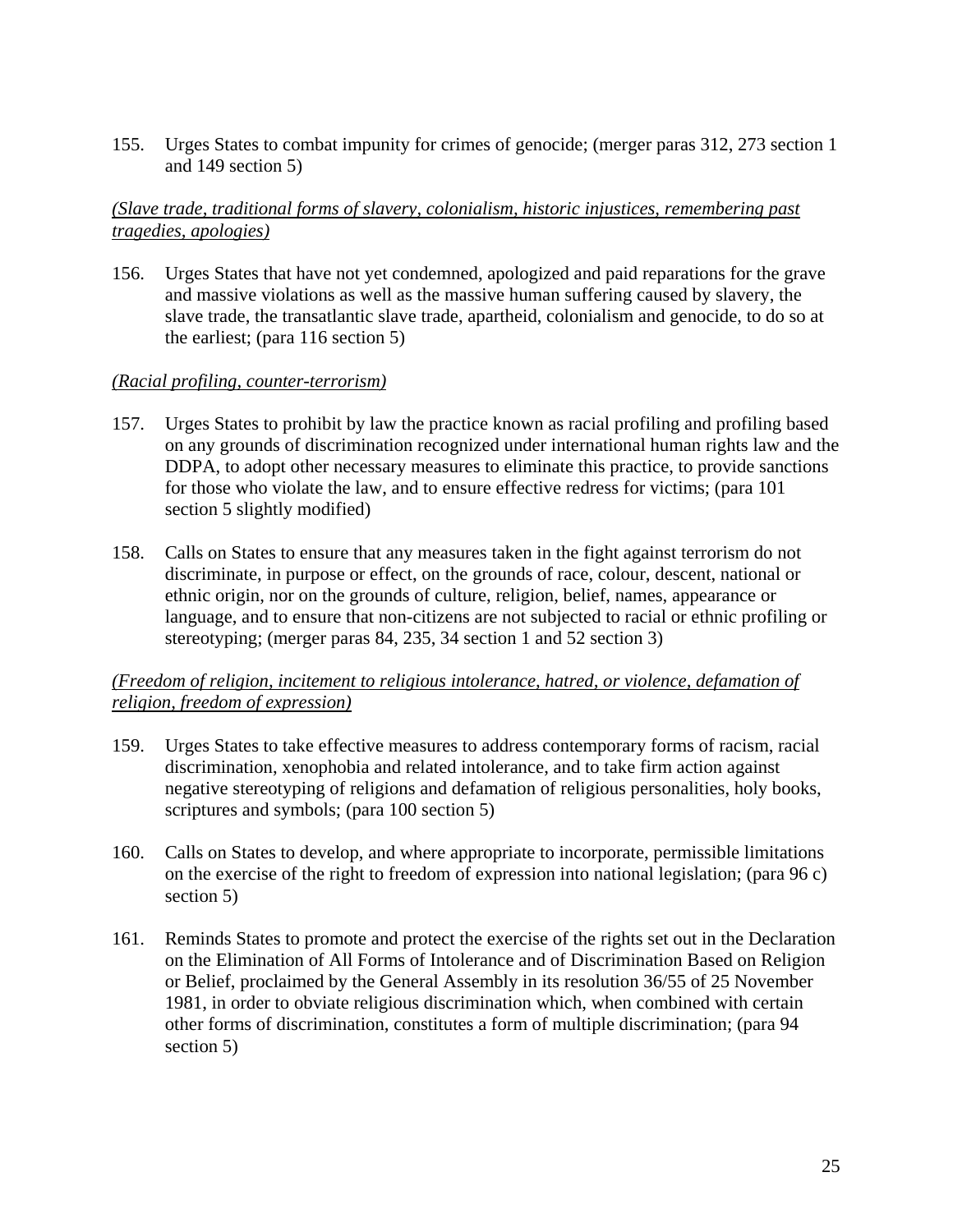162. Calls on States to ensure that lawmakers discharge their responsibilities in conformity with paragraph 2 of article 20 of the International Covenant on Civil and Political Rights and article 4 of the International Convention on the Elimination of All Forms of Racial Discrimination, taking into account General Comment 15 of the Committee on the Elimination of Racial Discrimination; (para 96 a) section 5)

### *(General provisions on victims, grounds of discrimination)*

#### *(Africans and people of African descent)*

- 163. Urges States to put policies in place that promote ethnic and racial diversity in the labour market to meet the need for, in particular, the practical incorporation of women of African descent into the labour market, in both the public and private sectors, and in income and employment-generation programmes; (para 64 section 5)
- 164. Urges States to tackle the issue of indigenous young people and those of African descent and violence, particularly in the peri-urban areas of major cities, from a social and human rights perspective in which focus is placed on the strengthening of social capital, assistance to and the building of the capacities of indigenous young people and those of African descent; (merger paras 69, 176 section 5)

#### *(People of Asian descent)*

165. Calls upon States to continue to address the problems of racism, racial discrimination, xenophobia and related intolerance against people of Asian descent and urges States to take all necessary measures to eliminate the barriers that these persons face in participating in economic, social, cultural and political life; (para 59 section 5)

# *(Indigenous people)*

166. Urges States to take measures that, congruent with international human rights standards and the respective legal systems of each State, ensure access to and/or collective ownership of the lands that have traditionally been owned, occupied or used in another form by indigenous peoples and those of African descent, in addition to promoting the productive use thereof, the comprehensive development of the community, and the respect for its culture and the particular characteristics of its decision-making processes; (para 61 section 5)

#### *(Migrants, refugees, asylum seekers, IDPs, stateless persons)*

167. Underscores the need to step up efforts to protect the human rights of migrants, whatever their migratory status, together with the importance of upholding the duty of States Parties to the Vienna Convention on Consular Relations to comply with that Convention, including the obligation of States Parties on whose territory foreign nationals are detained to inform them of their right to communicate with their consular officers; (para 46 section 5 shortened)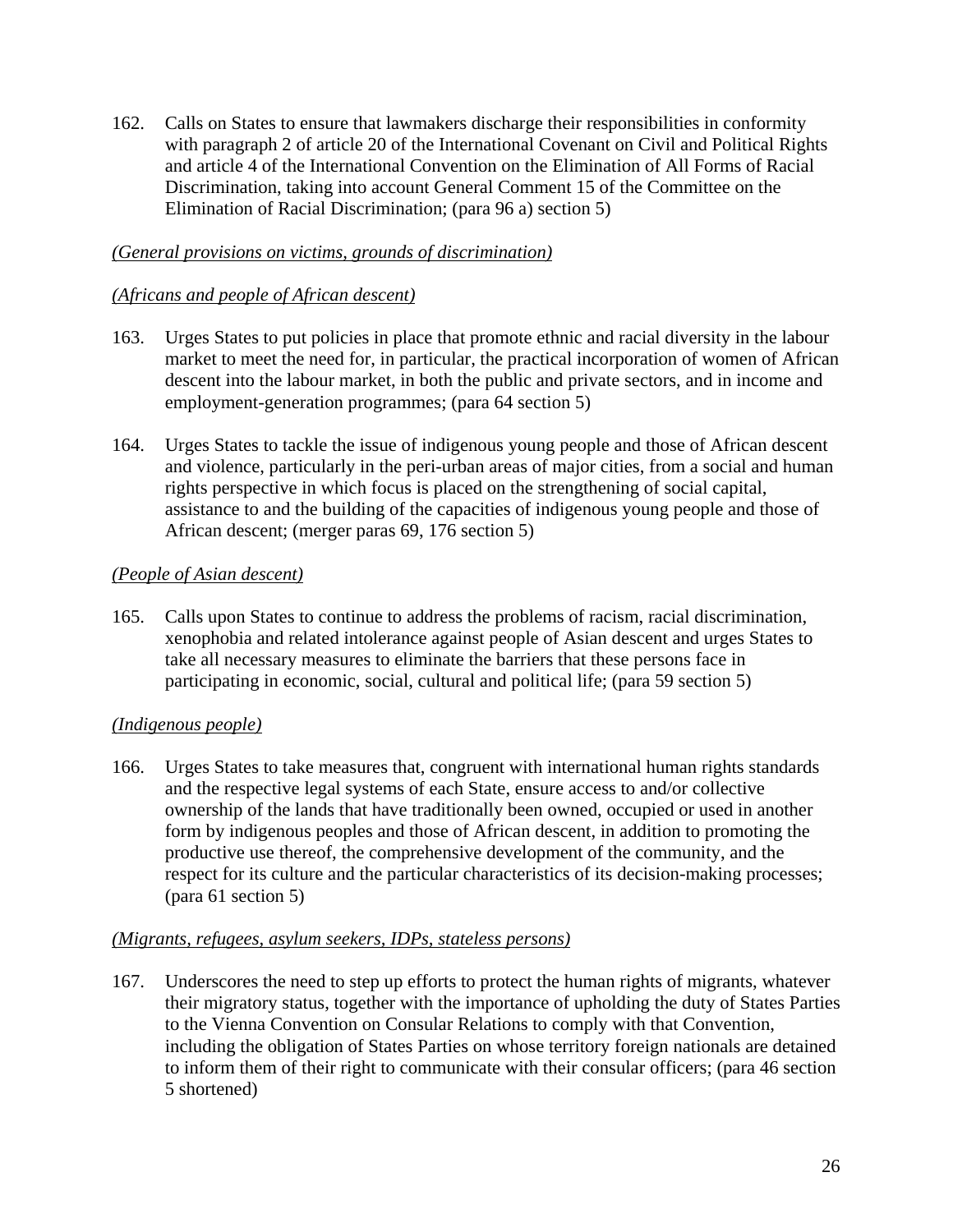- 168. Urges States to prevent racist and xenophobic behaviour and practices at country entry points and in reception and waiting areas, in particular vis-à-vis immigrants, refugees and asylum seekers; (para 52 section 5 modified)
- 169. Urges States to establish national programmes to promote the access, without any discrimination, of migrants and other racial, ethnic, national, cultural, religious and linguistic groups or minorities and indigenous peoples, where they exist, to basic social services, including primary education and basic health care; (para 55 section 5)
- 170. Renews the call on all States to review and, where necessary, revise immigration policies inconsistent with their international human rights obligations, with a view to eliminating all discriminatory policies and practices against migrants, including Asians and people of Asian descent; (para 114 section 1)
- 171. Urges States who have not yet done so to adopt and enforce new legislation in order to provide protection to migrant domestic workers, particularly women domestic workers, and to grant migrant workers in domestic service access to mechanisms for bringing complaints against employers. Such instruments should not aim at punishing migrant workers. Calls on States to promptly investigate and punish all abuses, including illtreatment; (para 203 section 1)
- 172. Urges Member States, in discharging their responsibilities towards internally displaced persons, to use comprehensive strategies, based on a human rights perspective and specialized public care policies, to provide these persons with protection and assistance during their displacement through their competent national institutions, and urges States to commit to seeking lasting solutions, including the safe return of internally displaced persons, in dignified conditions and in accordance with the will of the internally displaced persons, leading to their resettlement and reintegration; (para 77 section 5)
- 173. Urges States to refrain from taking discriminatory measures and from enacting or maintaining legislation that would arbitrarily deprive persons of their nationality on the grounds of race, color, gender, national or ethnic origin, especially if such measures and legislation render a person stateless; (merger paras 182, 146 section 1)

# *(Roma, Gypsies, Sinti, Travellers)*

#### *(Ethnic, linguistic and religious minorities)*

# *(Trafficking)*

174. Urges States to pass and implement legislation to combat trafficking in persons, particularly women and children, including people of African descent, indigenous peoples and other vulnerable groups, such as migrants, taking into account the practices that endanger human lives or cause various forms of slavery and exploitation, such as debt bondage, child pornography and sexual and labour exploitation, and urges States to bring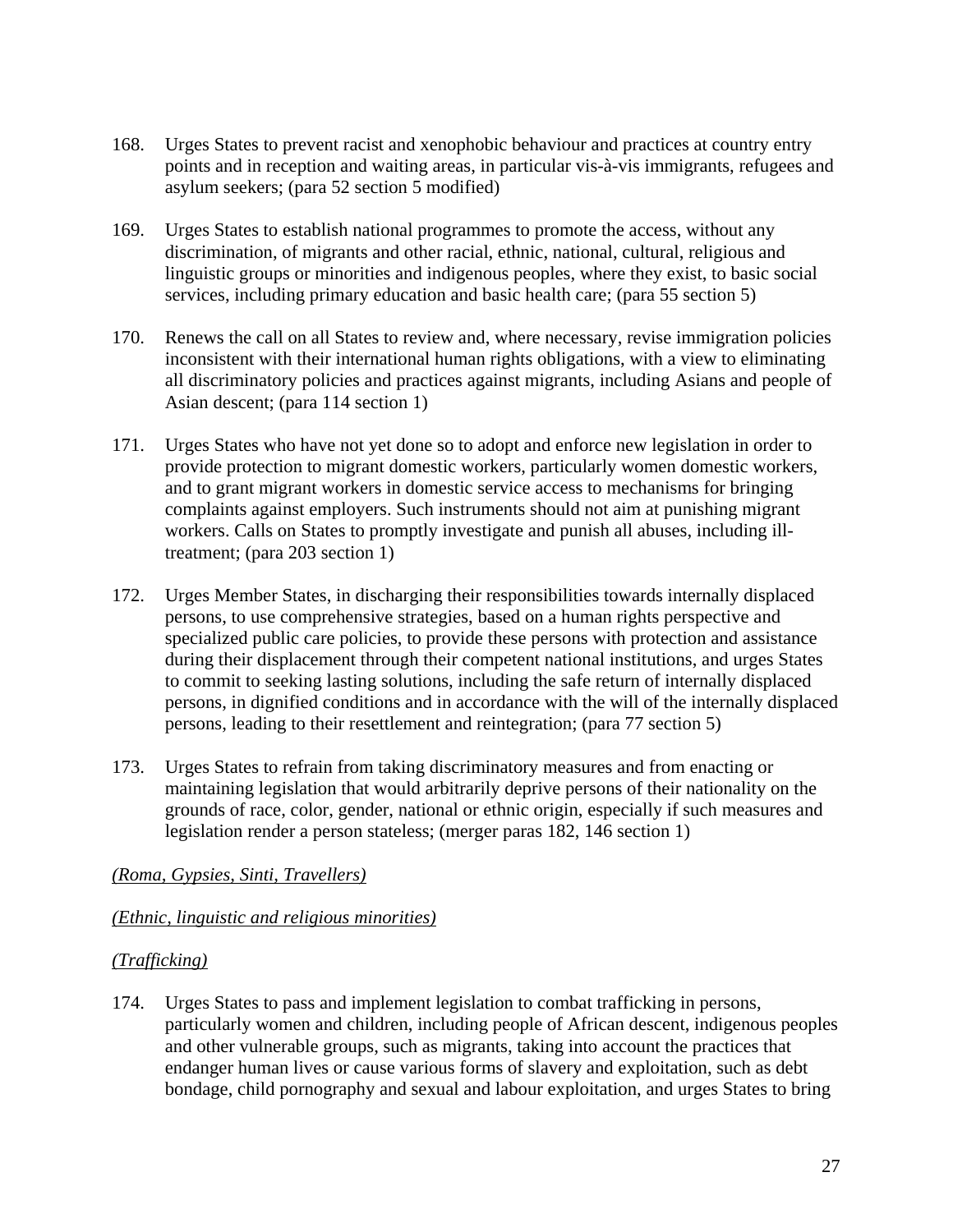into force and strengthen their national plans to combat trafficking offences and to earmark financial and human resources to ensure that the law is upheld, that victims are protected and their rights restituted; (para 78, part 1 section 5)

### *(Contemporary forms of slavery)*

### *(Multiple discrimination)*

175. Notes that the character of multiple and aggravated forms of discrimination underscores the need for cross-cutting policies; (para 27 section 5 modified)

### *(Women, gender, children)*

- 176. Calls upon States to make progress in formulating programmes and measures to eradicate multiple or aggravated discrimination, particularly gender-based discrimination; (para 74 section 5)
- 177. Urges States to adopt specific measures to promote a gender perspective and gender mainstreaming and to fight gender discrimination effectively; (para 103 section 1 modified)
- 178. Calls upon States to promote social equity, gender equality and women's human rights by strengthening and promoting women's full and equal participation in the political process in their countries and in the decision-making process at all levels; (para 72 section 5)

#### *(General provisions on measures)*

#### *(National legislation)*

- 179. Underlines the importance of combating impunity for crimes with a racist or xenophobic motivation, including through the adoption of appropriate legislation; (para 230 section 1)
- 180. Urges States to amend, rescind or nullify regulations which can be interpreted as contributing to racism, racial discrimination, xenophobia and related intolerance; (para 18 section 5 modified)
- 181. Urges States to adopt and implement stringent laws against political platforms and ideologies based on racism, racial discrimination, xenophobia and related intolerance or doctrines of racial or national superiority; (merger paras 95, 81 section 5)

#### *(Law enforcement, administration of justice, access to justice, sanctions)*

182. Urges States to take appropriate measures concerning the consequential effects of racism in all spheres of the enforcement of criminal law, in particular policing, court decisions, prison rehabilitation and the granting of release on parole or other legal benefits for prisoners; (para 115 section 5 modified)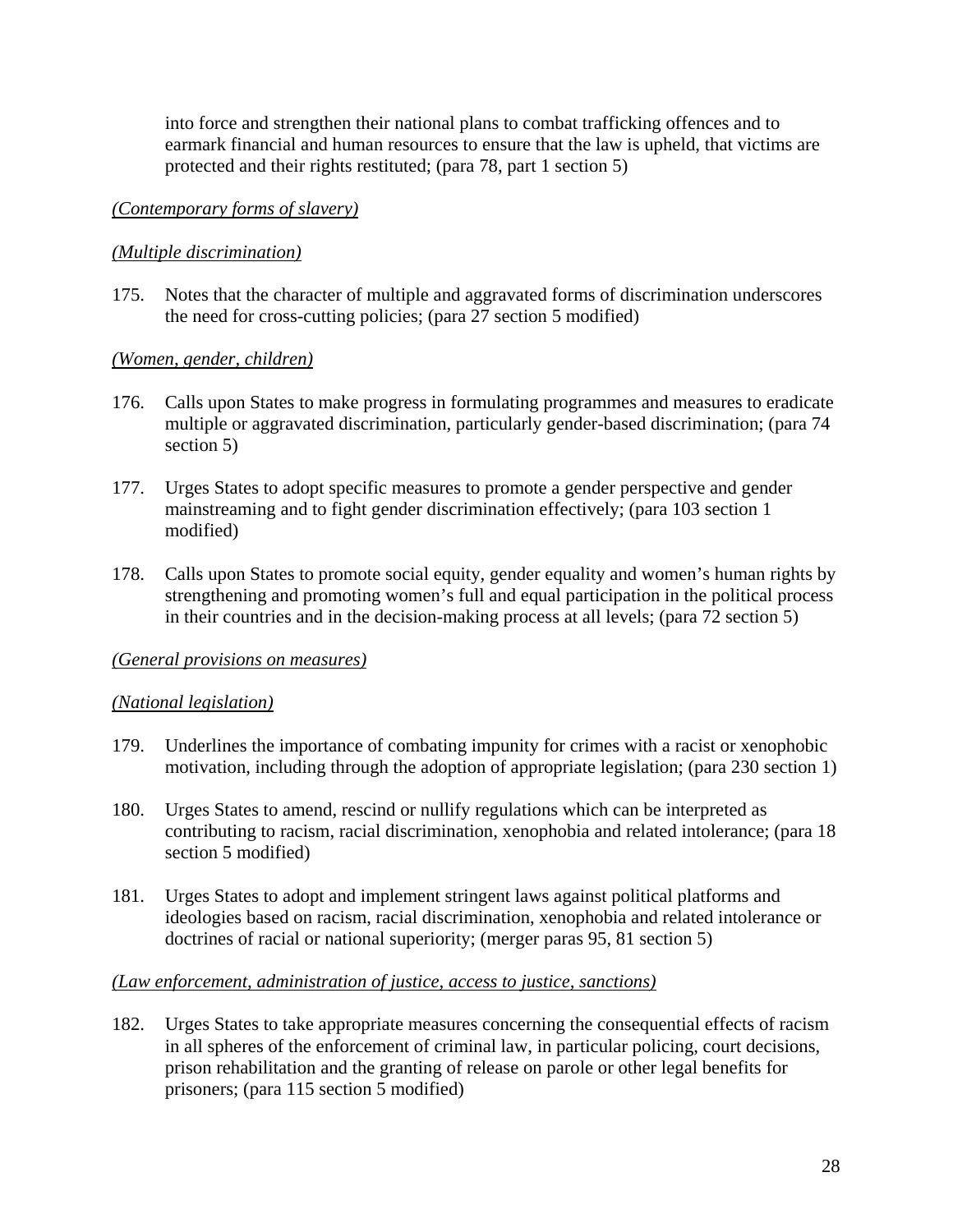- 183. Urges States to bolster protection against racism, racial discrimination, xenophobia and related intolerance, ensuring that everyone enjoys access to the administration of justice, to competent national tribunals and other State institutions and mechanisms in order to seek just and adequate reparation or satisfaction for any damage suffered as a result of such discrimination, and also stresses the importance for complainants of acts of racism and racial discrimination to have access to the protection of the law and the courts, and draws attention to the need to raise awareness of judicial recourse and other existing legal remedies and for these to be easily accessible, speedy and not excessively complicated; (para 17 section 5)
- 184. Also recognizes the need to adopt and implement stringent laws, administrative measures and action plans aimed at countering all forms of racism, racial discrimination, xenophobia and related intolerance, to carry out exhaustive, timely and impartial investigations of all acts of racism and racial discrimination, in particular those committed by law enforcement officials, to penalize those responsible in accordance with the law and to secure prompt and fair reparation for the victims; (para 234 section 1 modified)

# *(Monitoring, data collection)*

- 185. Recommends that States establish mechanisms through which disaggregated information can be collected effectively on health, education, access to housing, employment, treatment in the criminal justice system, political participation and representation as regards people of African descent and migrants, and that such information provide the basis for the creation and monitoring of policies and practices addressing racial discrimination, xenophobia and related intolerance; (merger paras 153, 208, 153 section 1)
- 186. Requests States to produce a system of racial equality indicators and/or a racial equality index that, upholding the right to privacy and the principle of self-identification, makes it possible to assess and guide the formulation of policies and actions to eradicate racism, racial discrimination, xenophobia and related intolerance, together with the promotion of racial equality; (para 104 section 5)

# *(Tackling discrimination in (access to) education, employment, health)*

# *(National action plans)*

### *((Human rights) education, training or sensitizing professionals, awareness raising, communication)*

187. Requests States to include human rights education in national action plans against racism, racial discrimination, xenophobia and related intolerance, as set forth in the World Programme for Human Rights Education, in order to foster respect for and appreciation of differences and opposition to discrimination on the grounds of race, sex, language, religion, political or other opinion, national, ethnic or social origin, physical or mental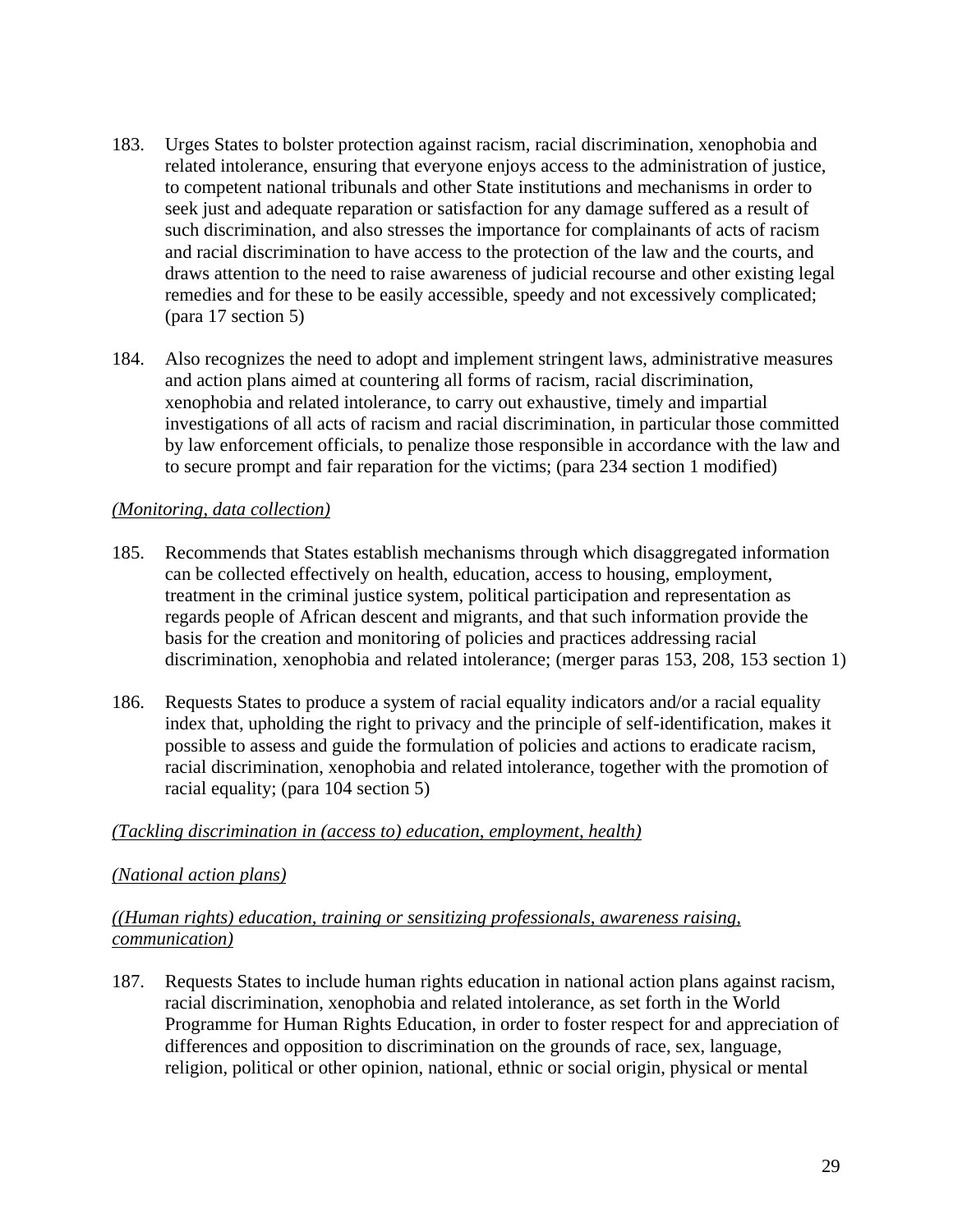condition, and on other grounds; (para 82 chapter 5 new proposal by delegations on 17 October 2008)

- 188. Urges States, regional and international organizations and civil society to continue promoting respect for multiracial, multicultural, and multi-ethnic aspects of societies and to spread human rights awareness, with a view to preventing and combating all forms of racism, racial discrimination, xenophobia and related intolerance; (para 135 section 5 modified)
- 189. Encourages States to develop national capacities for human rights education, training activities and public information, by involving national human rights institutions, nongovernmental organizations and other relevant stakeholders in order to combat racism, racial discrimination, xenophobia and related intolerance, in line with the Plan of Action of the World Programme for Human Rights Education; (para 225 section 1)

### *(Intercultural dialogue, interreligious dialogue)*

- 190. Urges States, as a matter of priority:
	- a. to promote intellectual and political acceptance of multiculturalism through a rights-based approach to victims of racism, racial discrimination, xenophobia and related intolerance; (para 134 section 1)
	- b. to demonstrate firm political will to combat the rise in racial discrimination and religious intolerance, and to promote mutual respect and understanding of cultural diversity; (para 295 (a) section 1)
- 191. Encourages all States and relevant international organizations to initiate and develop cultural and educational programmes aimed at countering racism, racial discrimination, xenophobia and related intolerance and enhancing mutual understanding amongst various cultures and civilizations; (para 88 section 5)
- 192. Invites States to promote intercultural and inter-religious dialogue and cooperation at all levels, especially the local and grass-roots levels, taking into account the recommendations of the Special Rapporteur on contemporary forms of racism, racial discrimination, xenophobia and related intolerance and the Special Rapporteur on freedom of religion or belief; (merger para 98, 99 section 5)

#### *(Political parties and programmes, political participation, Parliaments)*

193. Urges States to ensure that their political and legal systems reflect the multicultural diversity of their societies, and to develop more participatory democratic institutions in order to avoid the discrimination, marginalization and exclusion of specific sectors of society, and to study the possibility of introducing, whenever possible, affirmative action quotas for the election to Parliaments of indigenous and female representatives and persons of African descent; (merger paras 89, 92 section 1, 20, 43 section 4, 62 section 5)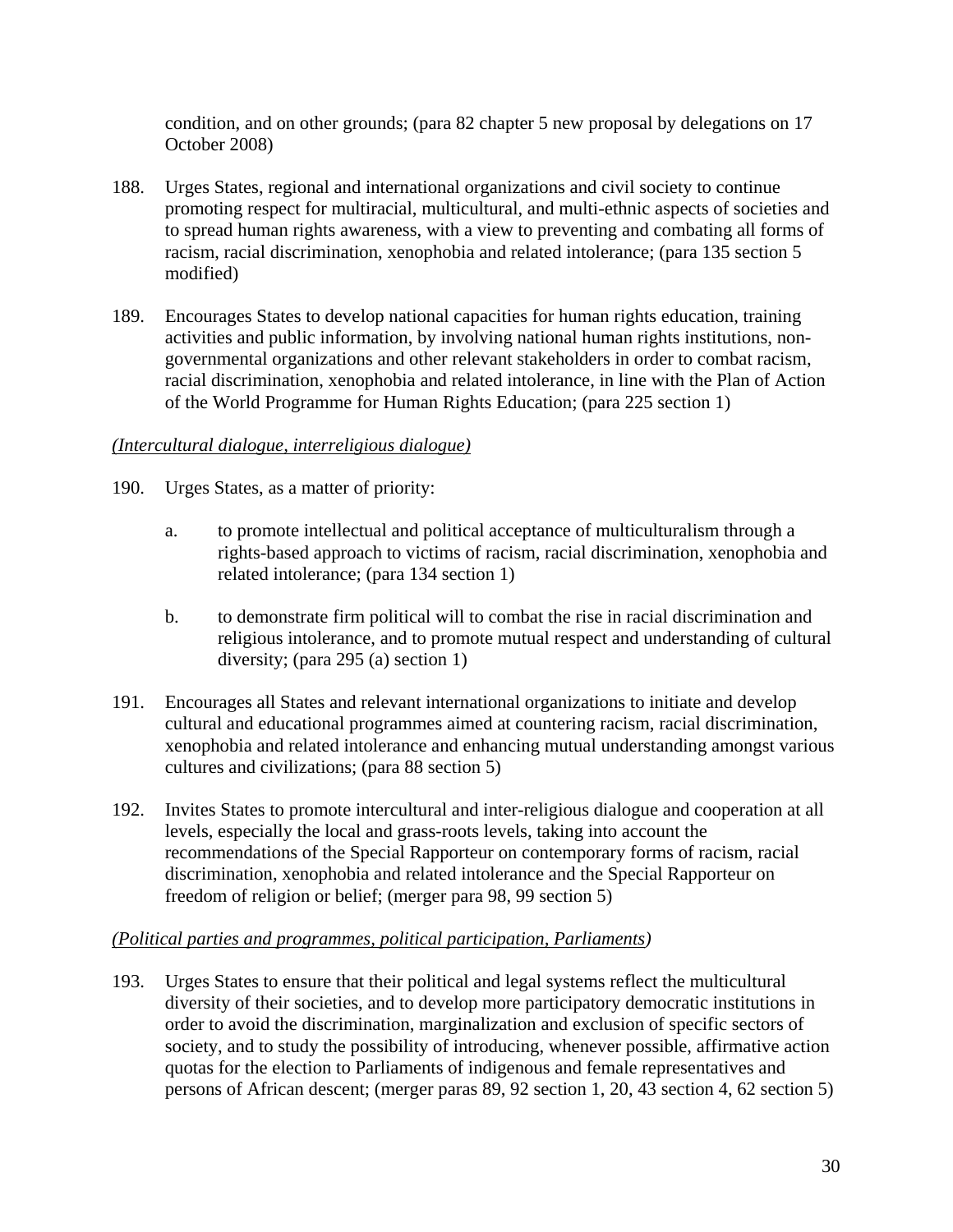- 194. Urges States to improve democratic institutions so that they are more fully participatory and avoid marginalization, exclusion of and discrimination against specific sectors of society, for instance by accepting electoral support proposals; (para 299 section 1)
- 195. Encourages Parliaments to consider addressing the issue of racism and discrimination, for instance by submitting reports containing recommendations for consolidating legislation against discrimination and proposals to enhance policies to fight racism; (para 302 section 1)

### *(Affirmative action, positive measures)*

- 196. Encourages States to promote strategies, programmes and policies, including affirmative action, at the national level to realize fully the civil and political rights of victims of racism, racial discrimination, xenophobia and related intolerance, including through more effective access to political, judicial and administrative institutions; (para 28 section 5 modified)
- 197. Encourages States to promote at the national level strategies, policies and programmes, including affirmative action, for the promotion and protection of the economic, social and cultural rights of all victims of racism, racial discrimination, xenophobia and related intolerance and for affording greater opportunities to them to share in the prosperity and wealth of the societies they live in, as well as for guaranteeing that the benefits of development, science and technology contribute effectively to the improvement of the quality of life of such victims and remedy historical exclusion; (merger paras 25, 29 section 5)
- 198. Urges States to focus new investments on health care, education, public health, electricity, drinking water and environmental control, together with other affirmative action measures in communities principally comprising people of African descent and indigenous peoples; (para 67, section 1)

# *(National institutions, national specialized bodies and mechanisms)*

199. Calls upon States to establish and equip specialized State bodies and mechanisms for the implementation of public policies to eradicate racism, racial discrimination, xenophobia and related intolerance and to promote racial equality with suitable financial resources, capability and capacity to survey, investigate, educate and undertake public awarenessraising activities; (merger para 68 section 5 and 45 section 1)

#### *(Media)*

200. Urges States to take necessary measures to denounce, actively discourage and prohibit the transmission of racist and xenophobic messages through all communications media, including new communications technologies such as the Internet; (para 106 section 5)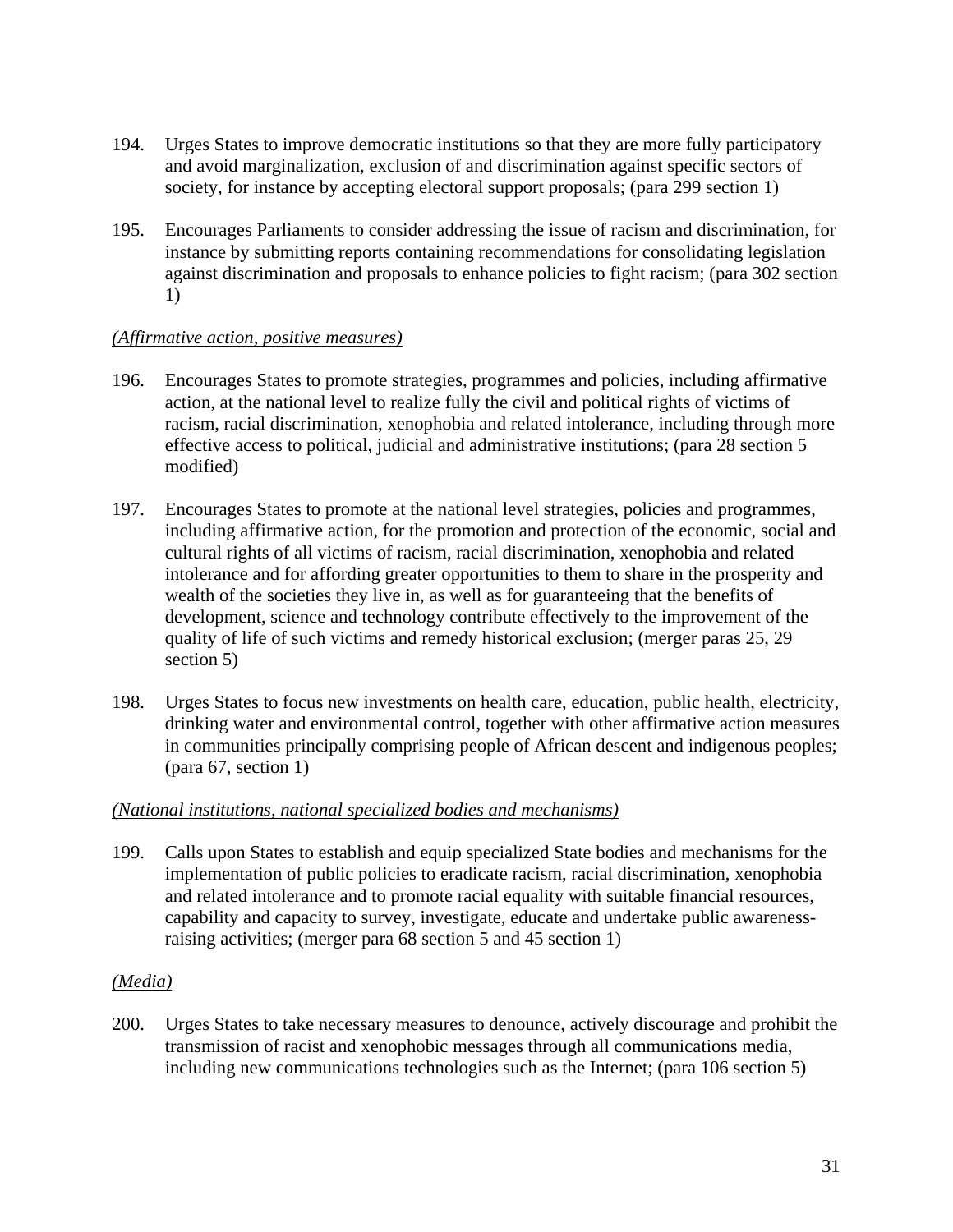### *(Civil society, NGOs)*

- 201. Requests all States to protect human rights defenders and allow them to work freely for the promotion and protection of human rights; (para 33 second part section 2)
- 202. Invites States to establish, or, where appropriate, to increase funding for civil society organizations to bolster their work against racism, racial discrimination, xenophobia and related intolerance, thereby guaranteeing their freedom from interference and their participation in the fora that administer and transfer the resources held in such funds; (para 121 section 5)
- 203. Renews our commitment to create an atmosphere conducive to the effective functioning of human rights non-governmental organisations and to adhere to international obligations concerning human rights non-governmental organisations, and to lift any unlawful barriers to their effective functioning; (para 281 section 1)

### **Action at the Regional level**

#### *(Regional organizations)*

- 204. Urges States to improve governmental and inter-institutional coordination mechanisms at the regional level in efforts to combat all forms of discrimination and to strengthen cooperation thereon with regional and international organizations; (para 136 section 5)
- 205. Recommends the establishment of regional mechanisms against racism and discrimination, including complaint mechanisms; (para 19 section 2)

#### **Action at the International level**

#### *(International cooperation)*

- 206. Resolves to extend international cooperation to maximize the benefits of globalization with a view to the realization of economic, social and cultural rights and the right to development as a major contribution to the fight against racism, racial discrimination, xenophobia and related intolerance; (para 133 section 5)
- 207. Urges States, stressing the importance of cooperation between countries of origin, transit and destination to ensure the full protection of the human rights of all migrants and in the light of the increase in migration flows, to devise policies to escort and protect nationals abroad in accordance with the applicable legal arrangements; (para 53 section 5)
- 208. Recognizes the need for a comprehensive and balanced approach in dealing with migration issues, including by strengthening international dialogue on migration, developing real partnerships between countries of origin, transit and destination and exploring all possible synergies between the management of migration and the promotion of development; (para 30 section 1)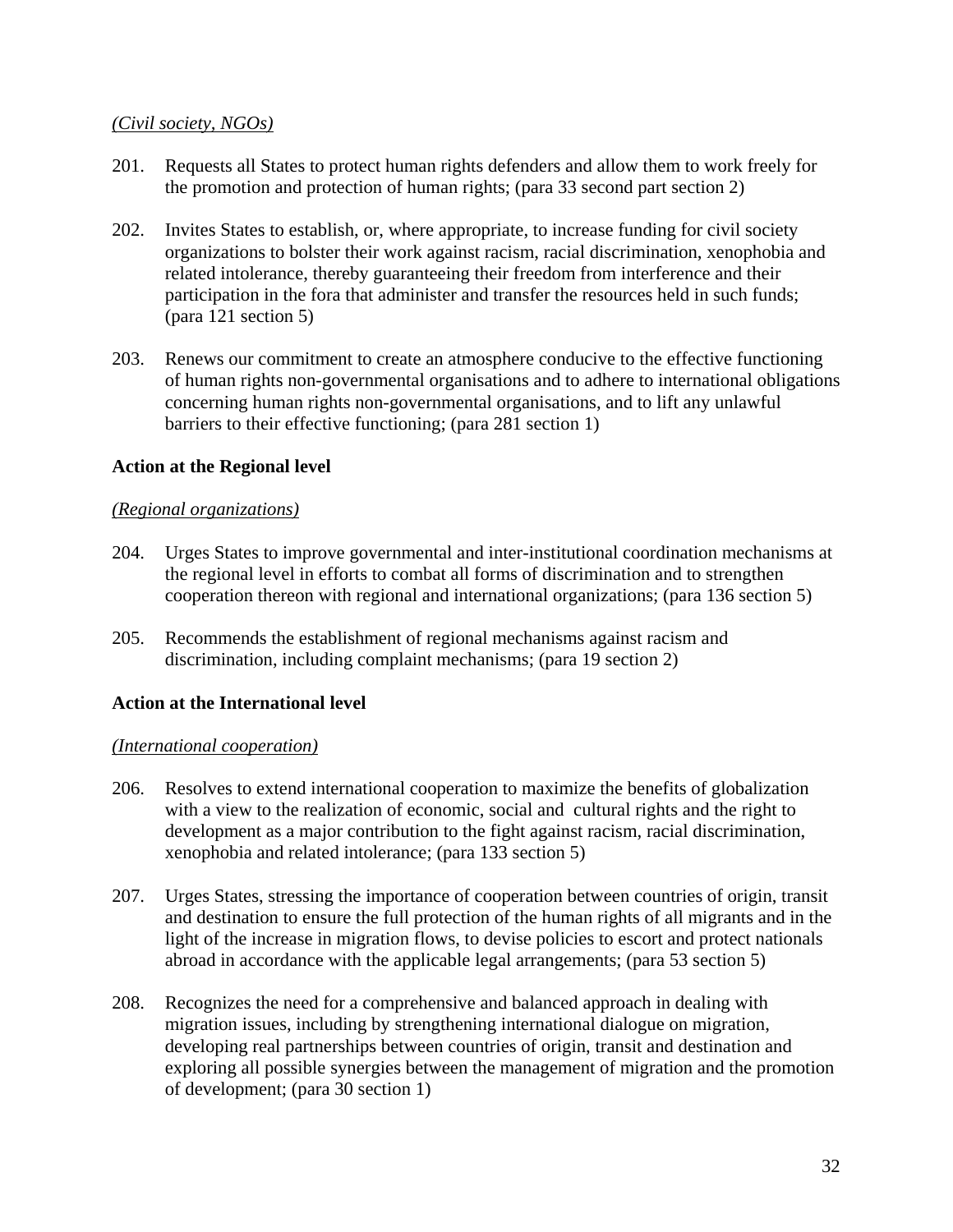- 209. Urges replication of the policy of a major destination State on the collection, compilation, analysis and publication of reliable statistical data on irregular migrants pursuant to paragraph 92 of the Durban Programme of Action so as:
	- a. To assess by sector the gap between national labour demand and supply;
	- b. To promote the conclusion of bilateral and multilateral labour agreements to fill this gap and thus to reduce, with a view to its ultimate elimination, irregular migration to destination States and the practice of human trafficking; (para 306 section 1)
- 210. Urges States to strengthen bilateral, regional and international cooperation, particularly with the Special Rapporteur on the human rights aspects of the victims of trafficking in persons, especially women and children, and with non-governmental organizations that provide assistance to victims; (para 78, part 2 section 5)

#### *(Sports)*

- 211. Invites all international sporting bodies to promote, through their national, regional and international federations, a world of sport free from racism and racial discrimination; (para 9 section 5)
- 212. Invites the Fédération Internationale de Football Association, in connection with the 2010 Football World Cup tournament to be held in South Africa, to introduce a visible theme on non-racism in football and requests the High Commissioner for Human Rights in her capacity as the Secretary-General of the Durban Review Conference to bring this invitation to the attention of the Fédération and to bring the issue of racism in sport to the attention of other relevant international sporting bodies; (para 153 section 5)

# **The international legal framework**

#### *(International legislation, soft law, code of conduct)*

- 213. Invites States that are not yet Parties to the International Convention on the Protection of the Rights of All Migrant Workers and Members of Their Families to consider acceding to and ratifying this instrument; (merger paras 117, 118 section 5)
- 214. Urges States to consider acceding to and ratifying the Convention on the Rights of Persons with Disabilities to protect the human rights of all persons with disabilities and to integrate them fully into the social and employment spheres; (para 119 section 5 modified)
- 215. Underlines the importance of combating impunity at the international level for crimes with a racist or xenophobic motivation, including through the adoption of appropriate legislation; (para 230 section 1)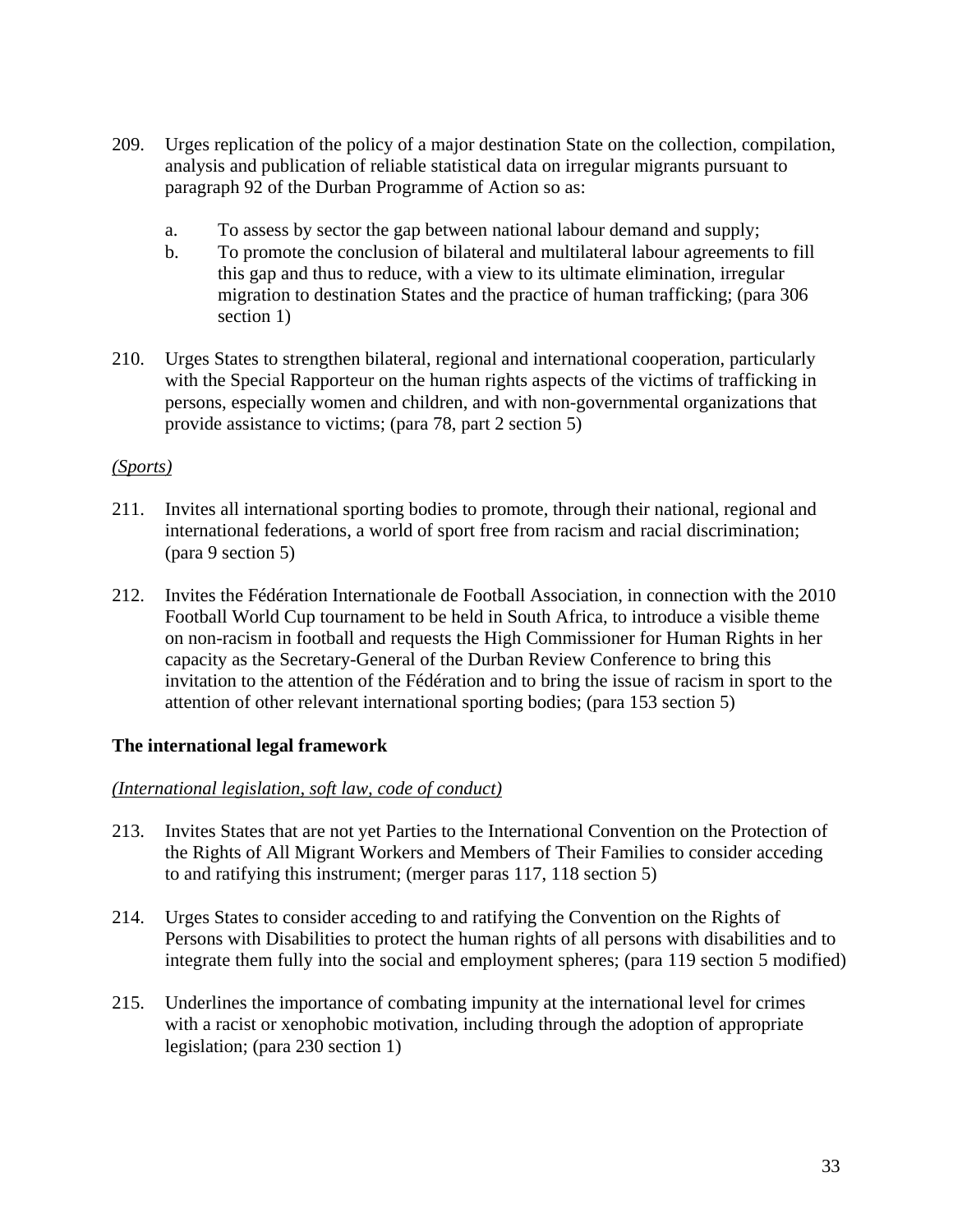- 216. Stipulates that national laws alone cannot deal with the issue of defamation or negative stereotyping of religions. A framework is needed to provide guidelines for States – aimed at countering defamation of religions; (merger paras 142, 146 section 5)
- 217. Calls upon States to develop, in cooperation with multilateral organizations, Internet service providers, private sector stakeholders and civil society, and taking into account the principles of multilateralism, democracy and transparency, a coordinated global strategy to formulate a voluntary code of ethical conduct with a view to prohibiting the proliferation of ideas of superiority and the justification of racial or religious hatred and discrimination in any form, and promoting mutual respect and tolerance among all peoples; (merger paras 107, 110 section 5)
- 218. Calls for a voluntary ethical code of conduct to be elaborated, in association with the International Federation for Journalists, to address racism in the media and other modern information and communication technologies, while taking into account fundamental issues such as the right to freedom of expression, and to eliminate the projection and perpetuation through the media and new technologies of negative images and stereotypes of African people and people of African descent; (para 96 d) section 5)

# *(Human Rights Committee)*

219. Invites the Human Rights Committee and the Committee on the Elimination of Racial Discrimination to adopt a joint general comment on article 20 of the International Covenant on Civil and Political Rights and article 4 of the International Convention on the Elimination of All Forms of Racial Discrimination, further clarifying and defining, inter alia, States' obligations thereunder and the threshold beyond which an act constitutes a violation thereof, bearing in mind general comment 11 of the Human Rights Committee and general recommendation 15 of the Committee on the Elimination of Racial Discrimination; (merger paras 137, 138 section 1)

# *(Complementary standards)*

220. Urges the Ad Hoc Committee on the Elaboration of Complementary Standards to continue working with a view to elaborate, as a matter of priority and necessity, complementary standards in the form of either a convention or additional protocol(s) to the International Convention on the Elimination of All Forms of Racial Discrimination, filling the existing gaps in the Convention and providing new normative standards aimed at combating all forms of contemporary racism, including incitement to racial and religious hatred; (para 47 section 2 modified)

# **The Human Rights Council and its Mechanisms**

# *(Human Rights Council)*

221. Encourages States to include in their national reports to the universal periodic review mechanism of the United Nations Human Rights Council information on measures being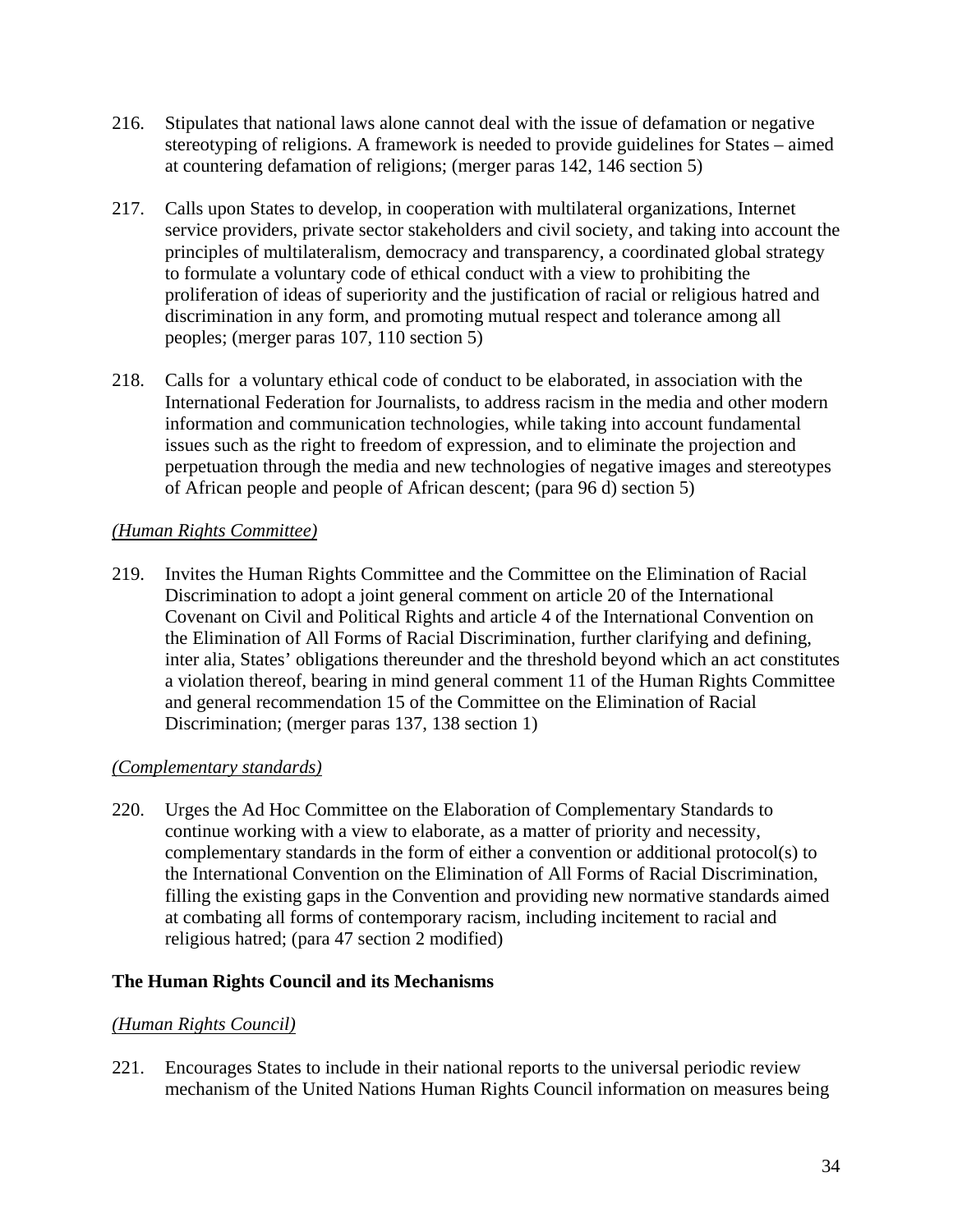taken to combat racism, racial discrimination, xenophobia and related intolerance; (merger paras 293, 295 c) section 1 and para 22 section 5)

- 222. In order to combat impunity for crimes of genocide, recommends the Human Rights Council to address the issue of genocide, as recognized by the United Nations; (merger paras 312, 273 section 1 and 149 section 5)
- 223. Requests the Human Rights Council to continue promoting an in-depth intercultural and interreligious dialogue, aimed at joint actions on issues such as peace, human rights and development; (merger paras 271, 321 section 1 modified)
- 224. Requests the Advisory Committee to fully take into account when preparing the draft Declaration on Human Rights Education and Training the objective of promoting understanding, tolerance, gender equality and friendship among all nations, indigenous peoples and racial, national, ethnic, religious and linguistic groups; (para 142 new proposal by delegates on 17 October 2008 modified)
- 225. Calls on the Human Rights Council to suitably observe annually the UN General Assembly designated International Day of Remembrance of the Victims of Slavery and the Transatlantic Slave Trade (25 March) and to consider, inter alia, building on the efforts of the Slave Route Project of UNESCO; (merger paras 29 section 2 and 143 section 5)
- 226. Requests the Human Rights Council to organize a seminar or panel discussion on all aspects of the transatlantic slave trade provisions of the Durban Declaration and Programme of Action and General Assembly resolutions 61/19 and 62/122, taking into consideration African Union initiatives on this issue; (para 28 section 2)

# *(Special Procedures)*

- 227. Calls on all mandate-holders of special procedures to keep in mind recommendations of DDPA follow-up mechanisms while reporting on their respective themes /mandates. Resolutions on racism-related subjects should also include and give prominence to the recommendations of these mechanisms; (para 11 e) section 2)
- 228. Calls upon the Human Rights Council to grant the mechanisms increased competence in the area of follow-up, such as the power to submit additional requests for information on the implementation of recommendations and follow-up visits; (para 14 section 2)
- 229. Invites the Special Rapporteur on Trafficking in Persons, especially women and children, while performing her/his function, to take into consideration the Recommended Principles and Guidelines on Human Rights and Human Trafficking developed by the OHCHR in 2002 to provide practical, rights-based approach policy guidance on the prevention of trafficking and the protection of trafficked persons and with a view to facilitating the integration of a human rights perspective into national, regional, and international antitrafficking laws, policies and interventions; (para 74 section 2)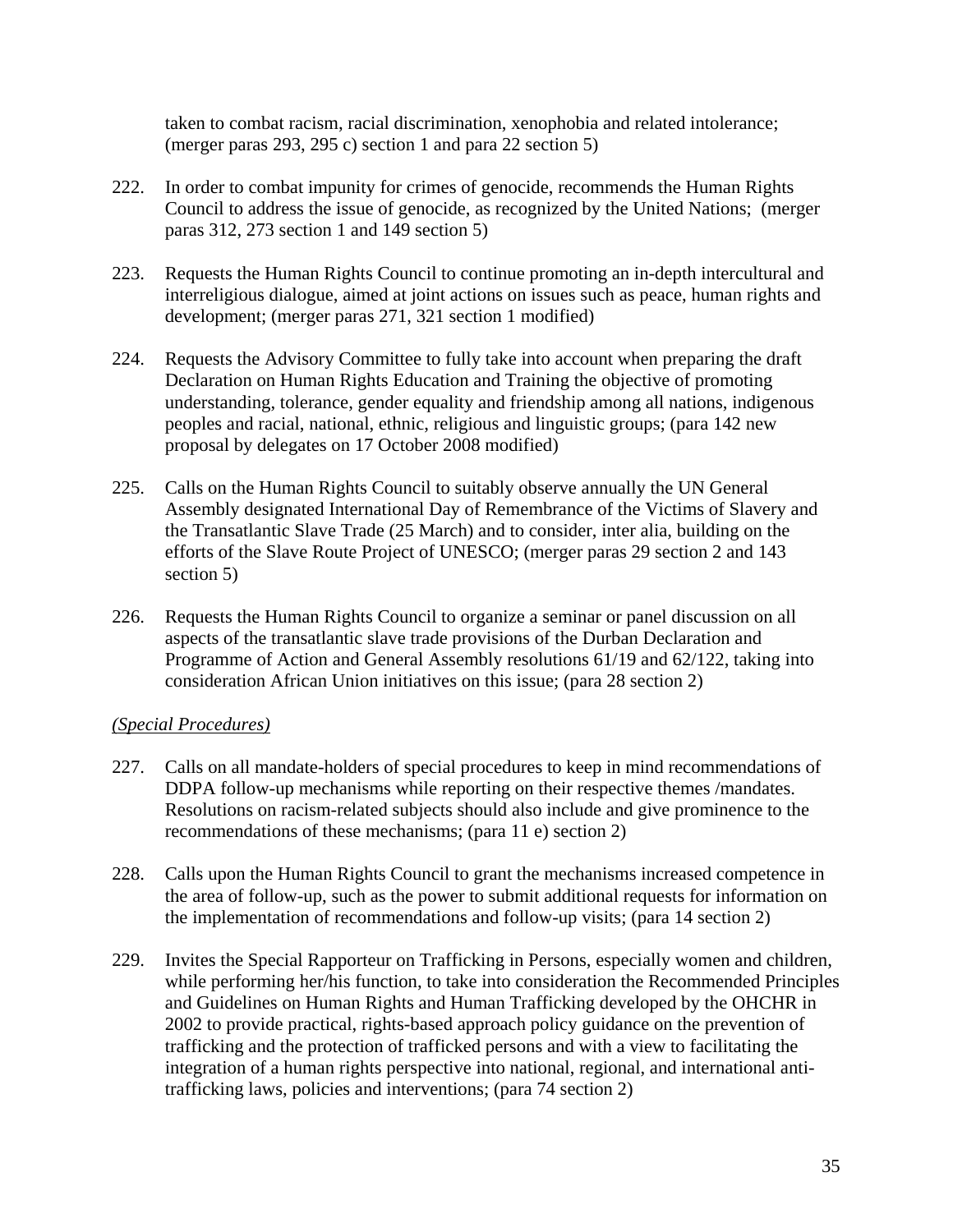### **Action by OHCHR/UN system**

### *(OHCHR)*

- 230. Calls on the High Commissioner for Human Rights to make the struggle against racism, racial discrimination, xenophobia and related intolerance a cross-cutting issue in the activities and programmes of the Office of the High Commissioner on Human Rights; (para 22 section 2 modified)
- 231. Calls on the High Commissioner for Human Rights to upgrade the Anti-Discrimination Unit to the rank of division and strengthen it with additional resources and staff to better serve the mechanisms established to monitor and implement the Durban Declaration and Programme of Action and for it to interact effectively with all partners, including civil society, in the global campaign to combat racism; (para 266 section 1, para 21 section 2)
- 232. Reiterates its request to the Office of the High Commissioner for Human Rights to continue its efforts to increase awareness of the work of the Committee on the Elimination of Racial Discrimination (para 36 section 3)
- 233. Invites the High Commissioner to fully implement the mandate given to her Office in the Durban Declaration and Programme of Action and in particular to collect and disseminate data and best practices on the fight against racism and discrimination all over the world, including national action plans and legislation; (merger para 24 section 2 and 152 section 5)
- 234. Requests the Office of the High Commissioner for Human Rights to establish the observatory for racist incidents proposed by the Special Rapporteur on racism; (para 131 section 5 modified)
- 235. Requests the Human Rights Council to draw up guidelines on the collection of disaggregated information; (para 272 section 1 modified)
- 236. Requests the United Nations High Commissioner for Human Rights to consider the possibility of creating a racial equality index, as a tool to assess more effectively discrimination that affects people of African descent and other vulnerable groups and to guide the adoption of policies to remedy their situation, as was proposed by the independent eminent experts on the implementation of the DDPA; (merger para 44 section and para 309 section 1)
- 237. Urges the Office of the High Commissioner on Human Rights to continue to raise awareness of and bring visibility to the mechanisms through campaigns and other special events, including at the national level in cooperation with concerned States; (para 23 section 2)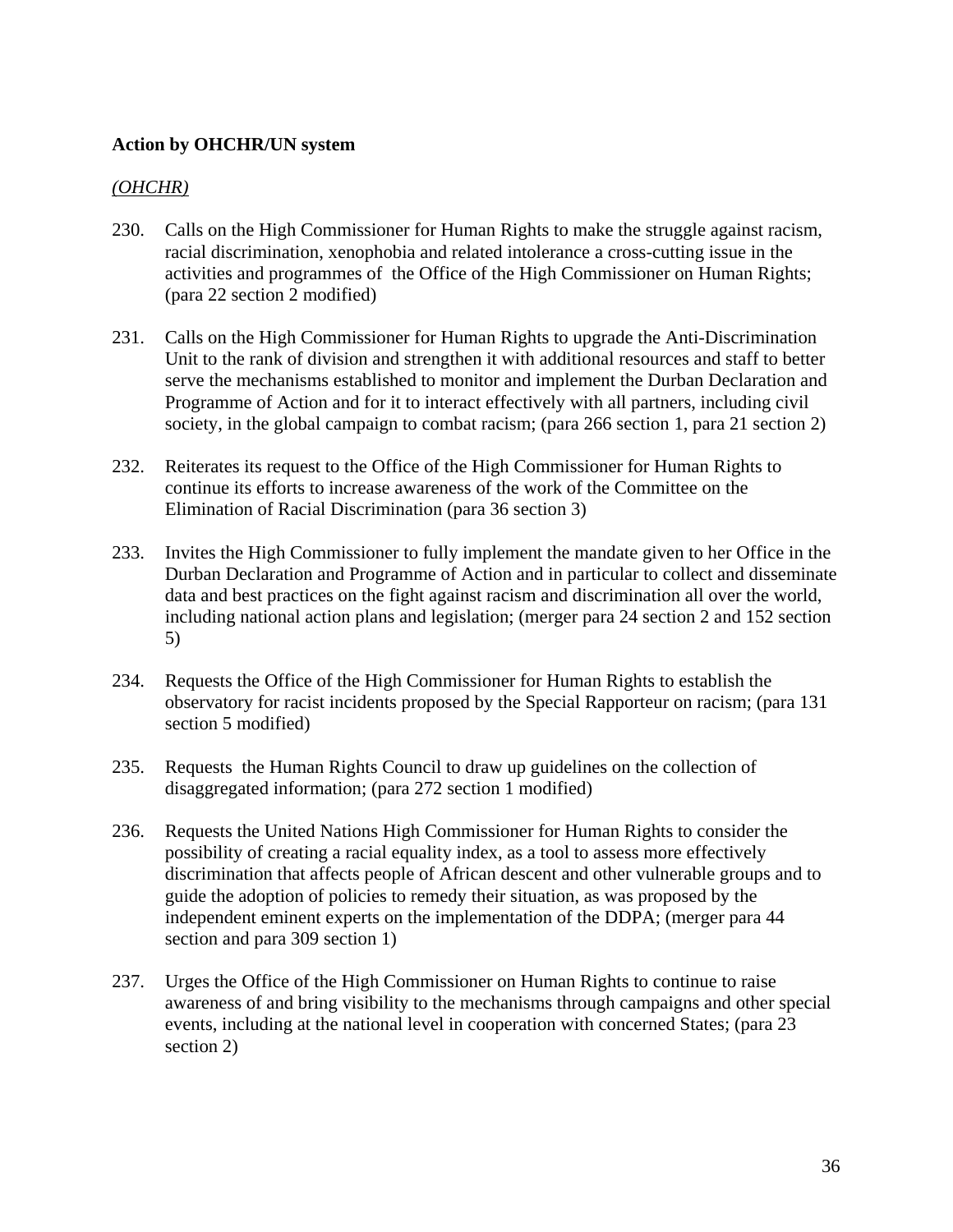- 238. Calls on the Office of the United Nations High Commissioner for Human Rights to continue its support to African States in the process of establishing national institutions by providing training and resources; (para 307 section 1 modified)
- 239. Encourages the Anti-Discrimination Unit of the Office of the United Nations High Commissioner for Human Rights to continue working with determination in providing guidance and support to the mechanisms of the Human Rights Council to monitor the implementation of the Durban Declaration and Programme of Action (para 20 section 2);
- 240. Invites the High Commissioner to pursue its collaboration with regional and national bodies dealing with the fight against racism and discrimination; (para 25 section 2)

### *(UN)*

- 241. Emphasizes the need for the United Nations system and its relevant specialized agencies to provide targeted technical cooperation to enhance the effective implementation of the Durban Programme of Action, and encourages States to seek assistance to establish or improve national policy frameworks, administrative structures and practical measures to give effect to the Durban Programme of Action; (merger paras 305, 310 section 1)
- 242. Calls for the Working Group of Experts on People of African Descent to be established as a United Nations permanent forum on people of African descent; (para 40 section 2)
- 243. Recommends also that the United Nations create a fellowship programme for people of African descent; (para 130 section 5)
- 244. Call on the United Nations system, in particular the United Nations Department of Public Information (UNDPI), to undertake effective media campaigns to enhance the visibility of the message of the Durban Declaration and Programme of Action and its follow up mechanisms; (para 11 a) section 2 shortened)
- 245. Requests that appropriate measures be taken to extend the mechanisms for the participation of non-governmental organizations and other civil society organizations – with the financial support required for their development – in the activities and meetings of the United Nations system against racism, racial discrimination, xenophobia and related intolerance (para 30 section 2);

#### **Adequate resources and funding**

#### *(Technical cooperation)*

246. Acknowledges the need to allocate additional funds to implement anti-discrimination policies through international cooperation and technical assistance; (para 342 section 1 modified)